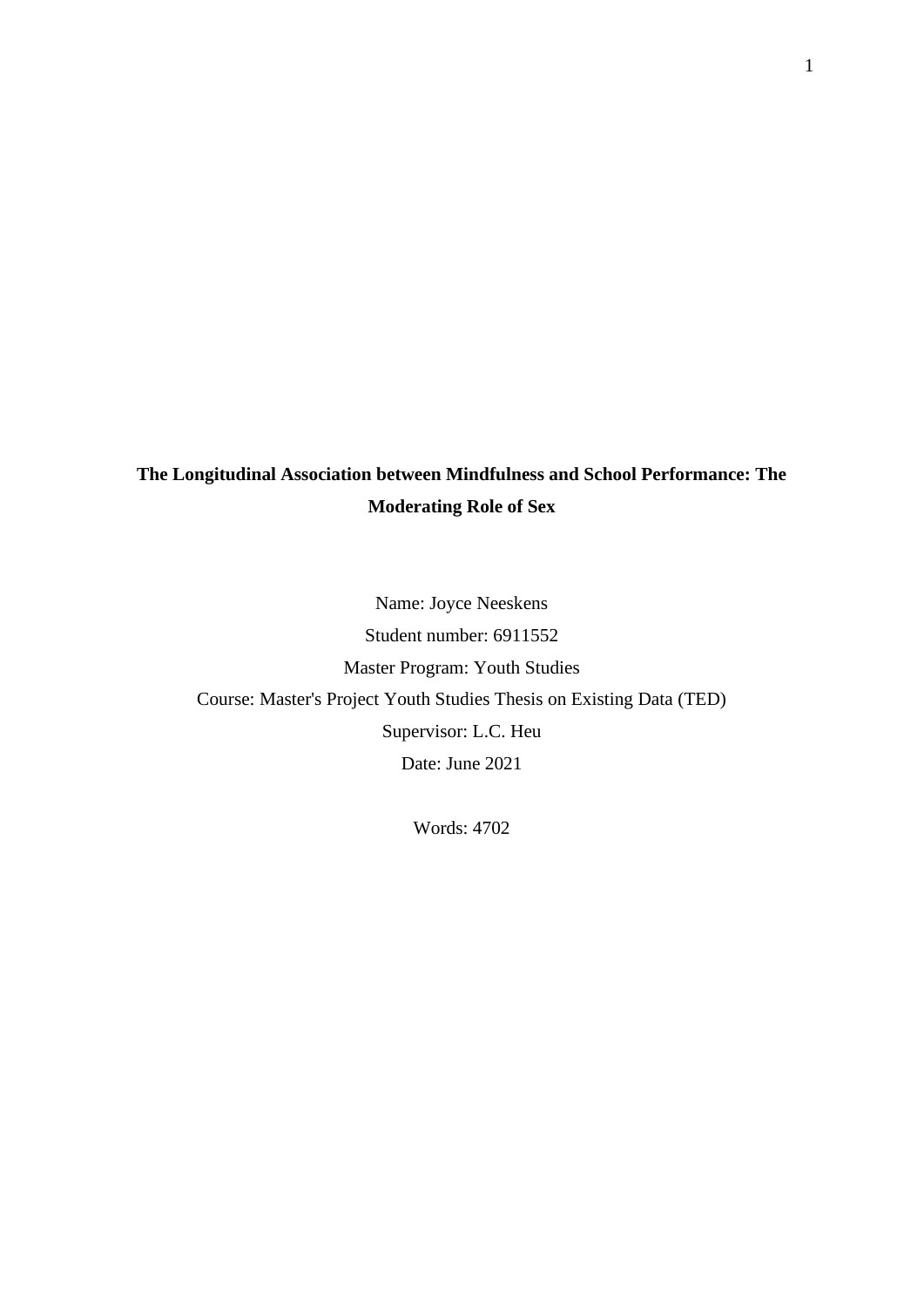### **Word of thanks**

During these eight intensive months, I explored the relationship between mindfulness and school performance for my thesis. During this period, I not only learned how to design and conduct a good research study but also gained more confidence in my own abilities. I have not been able to do this alone so I would like to thank a few people.

I would like to thank the supervisors Luzia Heu and Winneke van der Schuur. Winneke helped me a lot in bringing depth to my introduction part. Because of her, I dared to investigate a more complex research model than I had initially planned. Luzia helped me to bring the statistical analyses to a higher level and to distinguish the relevant outcomes from the less relevant ones. In addition to the help from the university, I would like to thank Regina van den Eijnden for the guiding lectures. This helped me by performing statistical analyses and to add structure to my thesis.

Finally, I would like to thank my fellow students and more specific Melissa, Saranne, Liza, Christina and Matthew. We got through this intense period together and I got a lot of support from them. Certainly their peer feedback has been of great help to me.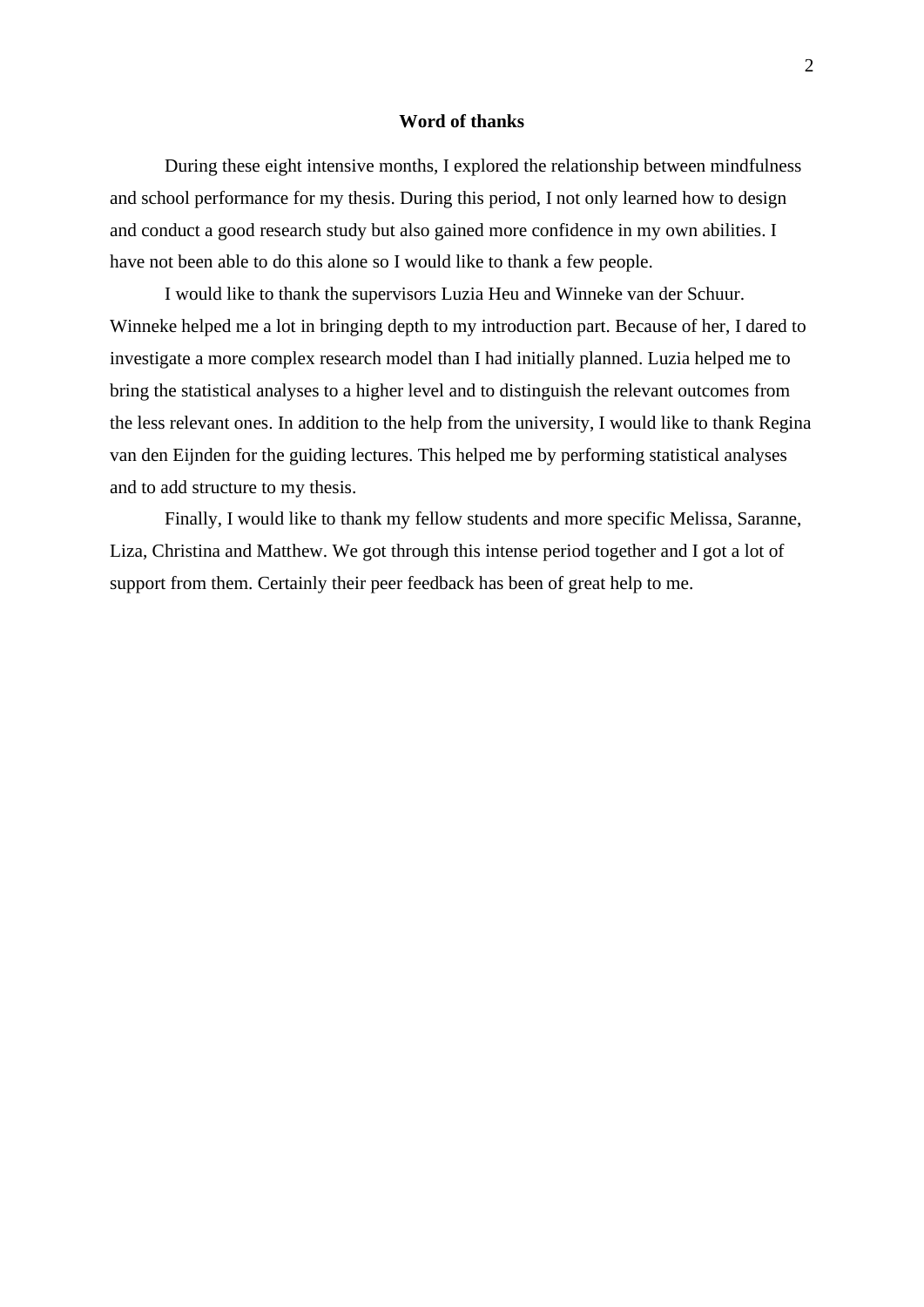### **Abstract**

Previous cross-sectional and experimental studies have associated increased levels of mindfulness in adolescents with several positive effects, including improved school performance. This longitudinal quantitative study additionally examined the potential mediator attention during homework and whether the effects of mindfulness on school performance and attention during homework differed for boys and girls. A sample of 835 participants ( $M_{\text{age}} = 12.69$ ,  $SD_{\text{age}} = 0.75$ , 50.3% girls, 49.7% boys) from six secondary educational schools completed self-reported questionnaires three times during a school year in 2014/2015. The study showed that adolescents with higher levels of mindfulness performed better at school. This relationship seemed to be partly explained by attention during homework because higher levels of mindfulness predicted better attention during homework which in turn predicted better performance in school. The effect of mindfulness on both attention during homework and school performance did not differ for boys and girls. The results suggest that schools need to become more aware of the potential positive effects of mindfulness, as it can be a promising way to improve adolescent's performance in school. A relevant direction for future research would be exploring further underlying mechanisms of the relationship between mindfulness and school performance.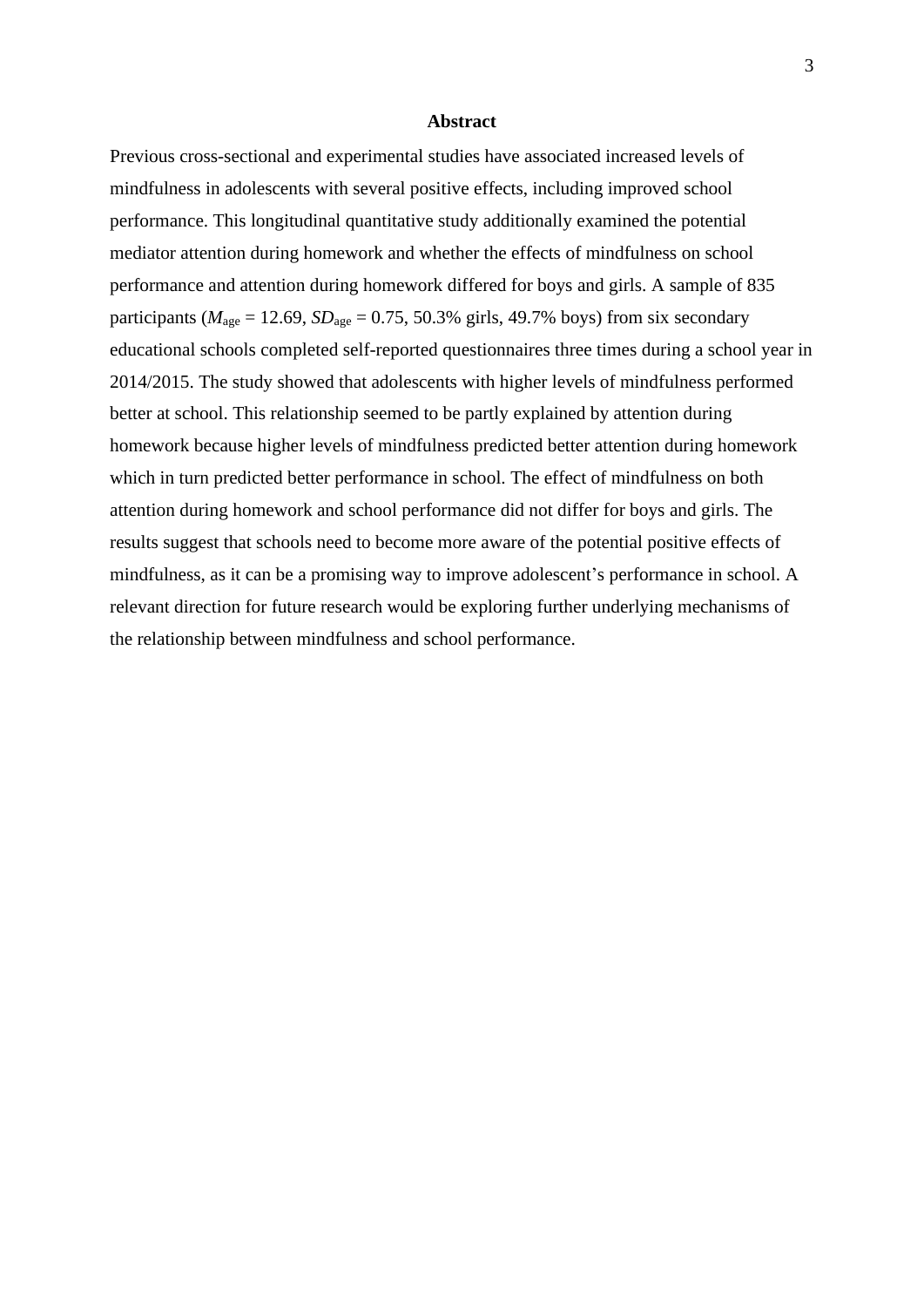### **Abstract**

Eerder cross-sectioneel en experimenteel onderzoek heeft een verhoogde mate van mindfulness onder adolescenten in verband gebracht met betere prestaties op school. Deze longitudinale en kwantitatieve studie heeft daaraan toevoegend onderzocht wat de rol is van de potentiële mediator focus tijdens huiswerk en of het effect van mindfulness verschilt voor jongens en meisjes. De sample van 835 participanten (*M*leeftijd = 12.69, *SD*leeftijd = 0.754, 50.3% meisjes, 49.7% jongens) van zes middelbare scholen heeft drie keer in een schooljaar (2014/2015) een zelf-gerapporteerde vragenlijst ingevuld. Deze studie toonde aan dat leerlingen met een hogere mate van mindfulness beter presteerde op school. Deze relatie lijkt gedeeltelijk verklaard te kunnen worden doordat een hogere mate van mindfulness leidde tot betere focus tijdens het maken van huiswerk, wat weer leidde tot betere prestaties op school. Het effect van mindfulness op focus tijdens huiswerk en school prestaties verschilde niet voor jongens en meisjes. Deze resultaten suggereren dat scholen zich meer bewust moeten worden van de mogelijke positieve effecten van mindfulness, want het kan een veelbelovende manier zijn om schoolprestaties van adolescenten te verbeteren. Het zou relevant zijn voor vervolgonderzoek om ook andere onderliggende mechanismen voor de relatie tussen mindfulness en schoolprestaties te onderzoeken.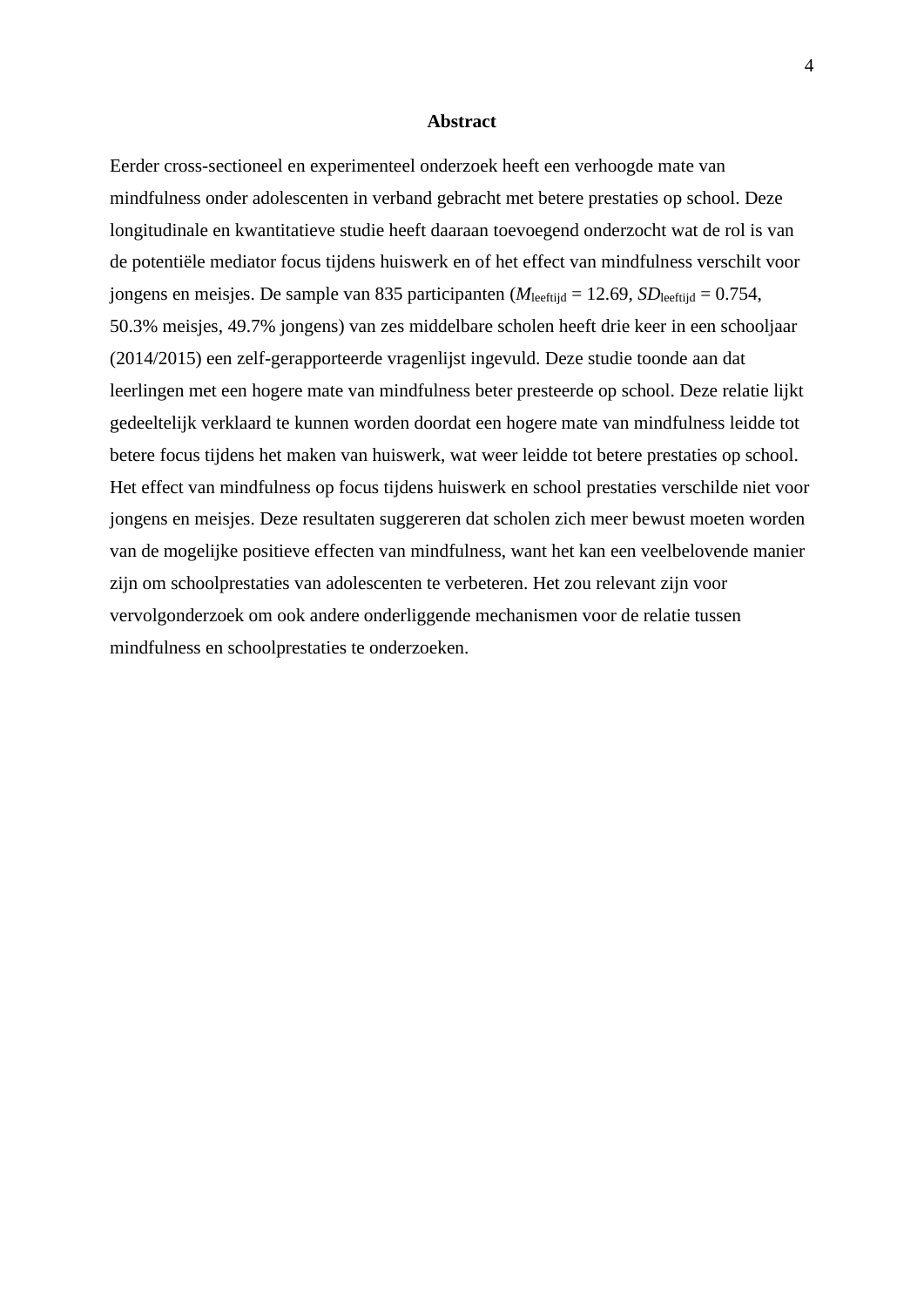# **The Longitudinal Association between Mindfulness and School Performance: The Moderating Role of Sex**

In recent years, mindfulness has gained much popularity in the Netherlands (RTL Nieuws, 2018), and specifically among adolescents (RTL Nieuws, 2020). According to Brown and Ryan (2003, p. 113), mindfulness can be described as: "the state of being attentive to and aware of what is taking place in the present". Mindfulness is often used for stress reduction (Cheek et al., 2017; Morton et al., 2020) and to increase (mental) wellbeing among adolescents (Brown and Ryan, 2003). Moreover, there is also a possible link between mindfulness and school performance. Previous research has indeed shown that higher levels of mindfulness among adolescents are related to better school performance (Bakosh et al., 2016; Beauchemin et al., 2008; Caballero et al., 2019).

To improve the understanding of the relationship between mindfulness and school performance, it is important to examine possible underlying mechanisms such as attention during homework. Specifically, Lu et al. (2016) state that the relationship between mindfulness and school performance is mediated by executive functions. According to Diamond (2013, p. 136), executive functions can be described as: "a family of top-down mental processes needed when you have to concentrate and pay attention, when going on automatic or relying on instinct or intuition would be ill-advised, insufficient, or impossible". Executive functions are needed for attention during homework. However, the positive effects of mindfulness on school performance may not be the same for all adolescents. Kang et al. (2019) state that the positive effects of mindfulness are greater for girls than for boys. The current longitudinal study examines the relationships between mindfulness, attention during homework and school performance over time and how these relationships differ among boys and girls. This is important because it can provide more insight into factors that positively contribute to adolescents' performance in school.

### **Mindfulness and School Performance**

Several studies have examined the relationship between mindfulness and school performance. These studies were mainly cross-sectional (Caballero et al., 2019) and experimental (Franco et al., 2010). In general, mindfulness was positively related to school performance. For example, the cross-sectional study of Caballero et al. (2019) examined the relationship between the level of mindfulness and objective academic achievement among early adolescents. They found a significant positive relationship between mindfulness and academic performance (i.e., achieved school grades). In addition, the experimental study of Franco et al. (2010) examined the effect of a mindfulness program on academic performance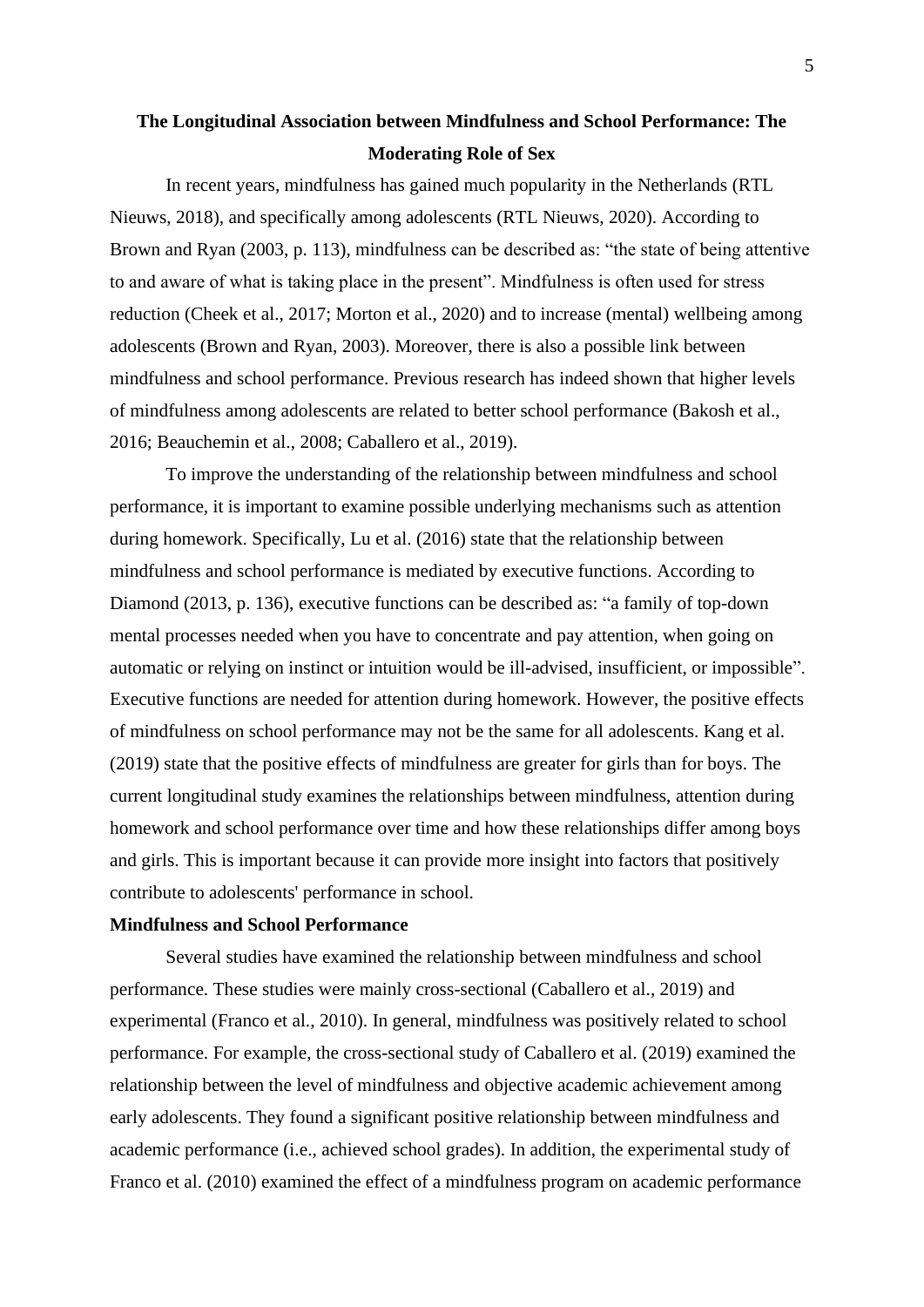among adolescents aged between 16 and 18. This study found that the mindfulness training resulted in a significantly greater growth in academic performance in the experimental group compared to the control group.

One possible underlying explanation for the relationship between mindfulness and school performance is the improved attentional capacity caused by better emotion regulation. According to Cicchetti et al. (1991, p. 5) emotion regulation can be defined as: "the capacity to adjust one's emotional arousal levels so that an optimal intensity of engagement with one's environment is achieved". Mindfulness helps a person to regulate emotions and build attentional capacity to become aware of, and less likely to, immediately take action in response to various experiences (Metz et al., 2013). So, people with higher levels of mindfulness are better able to regulate emotions, which is linked to improved attention (Frank et al., 2017; Metz et al., 2013). This makes it easier to set goals and try to achieve them and, therefore, improve school performance (Frank et al., 2017).

#### **The Mediating Role of Attention During Homework**

One specific possible underlying mechanism in the relationship between mindfulness and school performance is adolescents' attention during homework. Specifically, higher levels of mindfulness may result in higher attention during homework, which in turn improves adolescents' academic performance. Vago and David (2012) described the effect of mindfulness on attention during a task in different steps. An increased degree of mindfulness leads to a greater intention to work with a task, in this case homework. As a result, when the attention shifts from their homework, adolescents are better able to notice this and respond to it. In addition, adolescents feel less satisfaction with engaging in distracting tasks. Because adolescents are more aware of and able to resist possible distractions, they are better able to concentrate during homework. As a result of better concentration during homework tasks, adolescents may achieve higher school grades. Maltese et al. (2012) suggest that when a student is focused on a homework task, the student gets deeper into the study materials. As a result, the student has a better understanding of the study materials, which can lead to higher school grades when the study materials are tested (Maltese et al., 2012).

Several studies have examined the relationship between mindfulness and attention during homework (Anderson et al., 2007; Vago and David, 2012) and between attention during homework and school performance (Maltese et al., 2012; Rodríguez et al., 2019). However, less is known about the mediating role of attention during homework between mindfulness and school performance. Only one study examined this mediating role of attention during homework. The cross-sectional study of Lu et al. (2016) examined the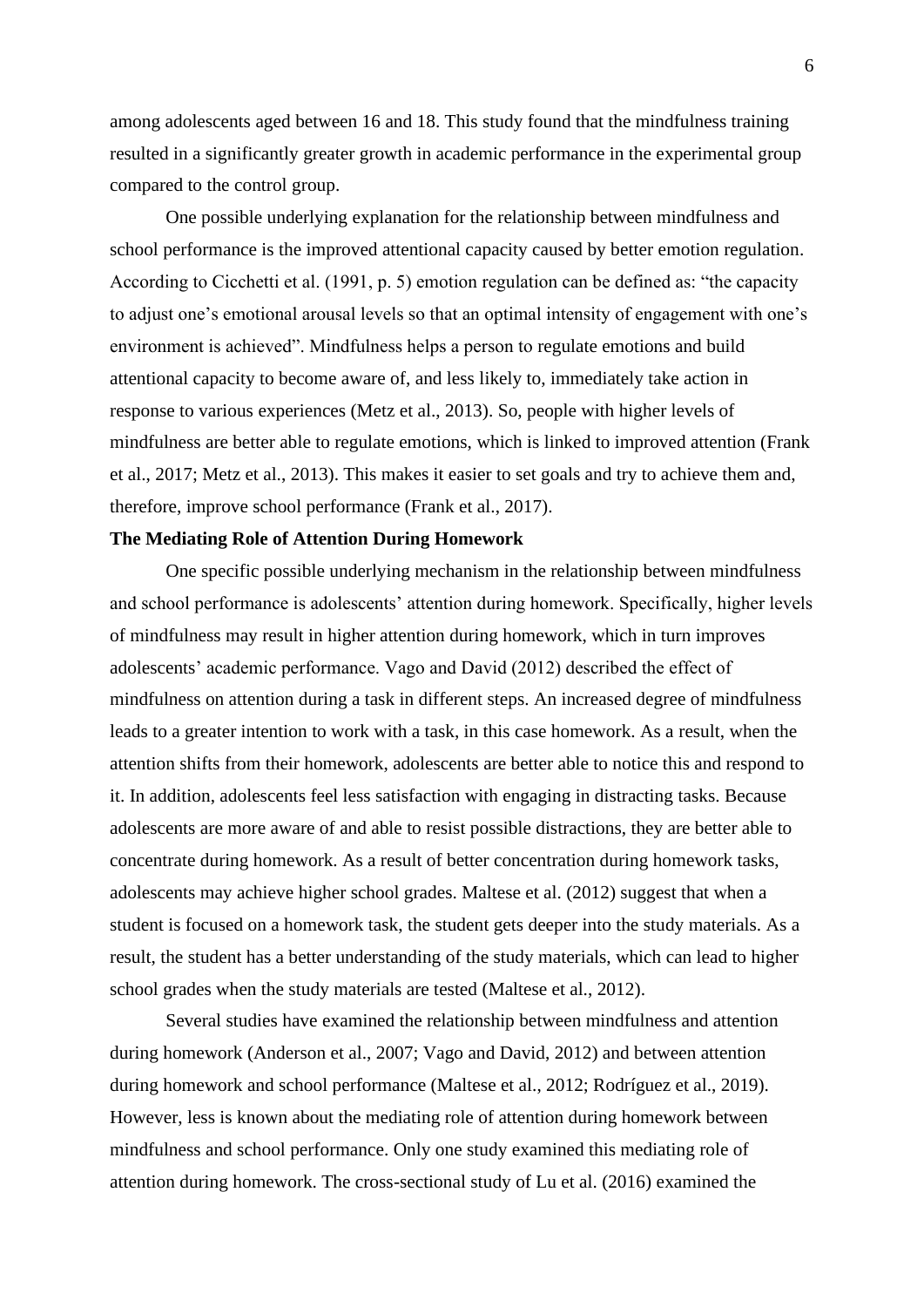relation between self-reported mindfulness and academic performance (i.e., school grades) and if this relationship is mediated by executive functions (which is needed to focus on homework) among early adolescents. Participants with the highest levels of mindfulness scored highest on the Chinese, mathematics and English tests. So, there was a positive relationship between mindfulness and academic performance. By adding executive functions to the analysis, the relationship between mindfulness and academic performance became insignificant. Thus, the relationship between mindfulness and academic performance was fully mediated by executive functions.

#### **The Moderating Role of Sex**

One possible moderator for the relationships between mindfulness and school performance and between mindfulness and attention during homework is sex. During early adolescence, girls are, on average, twice as likely to have mental problems compared to boys (Kang et al., 2019). Girls have more negative thoughts about themselves and experience more negative moods compared to boys. Increased levels of mindfulness have been linked to improved (mental) wellbeing. Thus, for girls, mindfulness training may have more impact compared to boys, because girls have more mental problems (Kang et al., 2019).

Earlier experimental studies (Kang et al., 2019; van de Weijer-Bergsma et al., 2014) disagree whether the effect of mindfulness is different for boys and girls. While some studies show a stronger effectiveness of mindfulness for girls compared to boys (e.g., Anderson et al., 2007; Kang et al., 2019), other studies suggest that there is no difference for boys and girls (e.g., Chambers et al., 2008; van de Weijer-Bergsma et al., 2014). The experimental study of Kang et al. (2019) examined sex differences in the effectiveness of a school-based mindfulness training intervention among early adolescents. The experimental groups received a six-week mindfulness meditation intervention and the control group did not. Girls from the experimental group scored significantly higher on emotional wellbeing compared to girls from the control group, for boys this effect was not found. In contrast, the experimental study of van de Weijer-Bergsma et al. (2014) did not find a difference for the significant main effect of mindfulness training on, in this case, mental health for boys and girls aged between 8 and 12. Despite that, in this study the assumption is that the effect of mindfulness is greater for girls than for boys because the sample of Kang et al. (2019) better matches the research group of this study compared to the sample of van de Weijer-Bergsma et al. (2014).

### **The Current Study**

This longitudinal study will examine (1) whether a higher degree of mindfulness is related to a better school performance (school grades) over time, (2) whether this relationship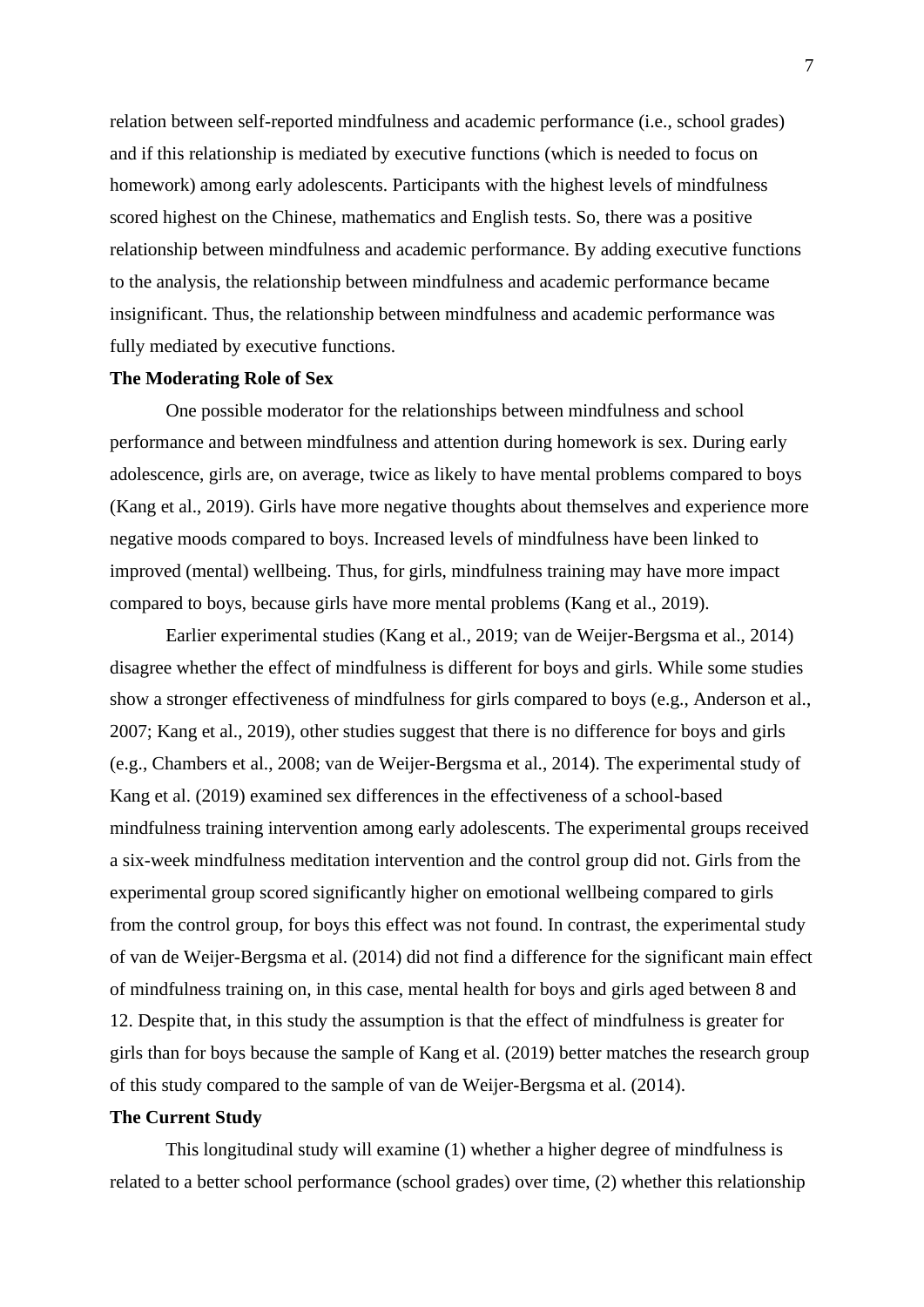is mediated by attention during homework and (3) if the effect of mindfulness on attention during homework and school performance is moderated by sex (see figure 1.).

*Figure 1*. The Research Model.



*Note*. Hypothesis 1 (H1): A higher level of mindfulness is related to better school performance over time. Hypothesis 2 (H2): The relationship between mindfulness and school performance is mediated by attention during homework. Hypothesis 3a (H3a): The relationship between mindfulness and school performance is expected to be stronger for girls. Hypothesis 3b (H3b): The relationship between mindfulness and attention during homework is expected to be stronger for girls.

### **Methods**

### **Design**

Data of the Survey Media Multitasking longitudinal Study conducted in 2014/2015 by a research team of the University of Amsterdam (van der Schuur et al., 2020) was used. Data was collected in three waves during one school year among students in the first and second class of secondary education. The survey was about the possible causal relation between media multitasking and several aspects of early adolescents' functioning.

### **Participants**

The population consisted of Dutch secondary education students aged between 11 and 15 years. Overall, a total of 1443 participants of seven schools participated in this research  $(M<sub>age</sub> = 12.61, SD<sub>age</sub> = 0.749, 49.1%$  girls, 50.9% boys). However, in total, 608 participants were removed because of missing data on the questions needed for this study or when they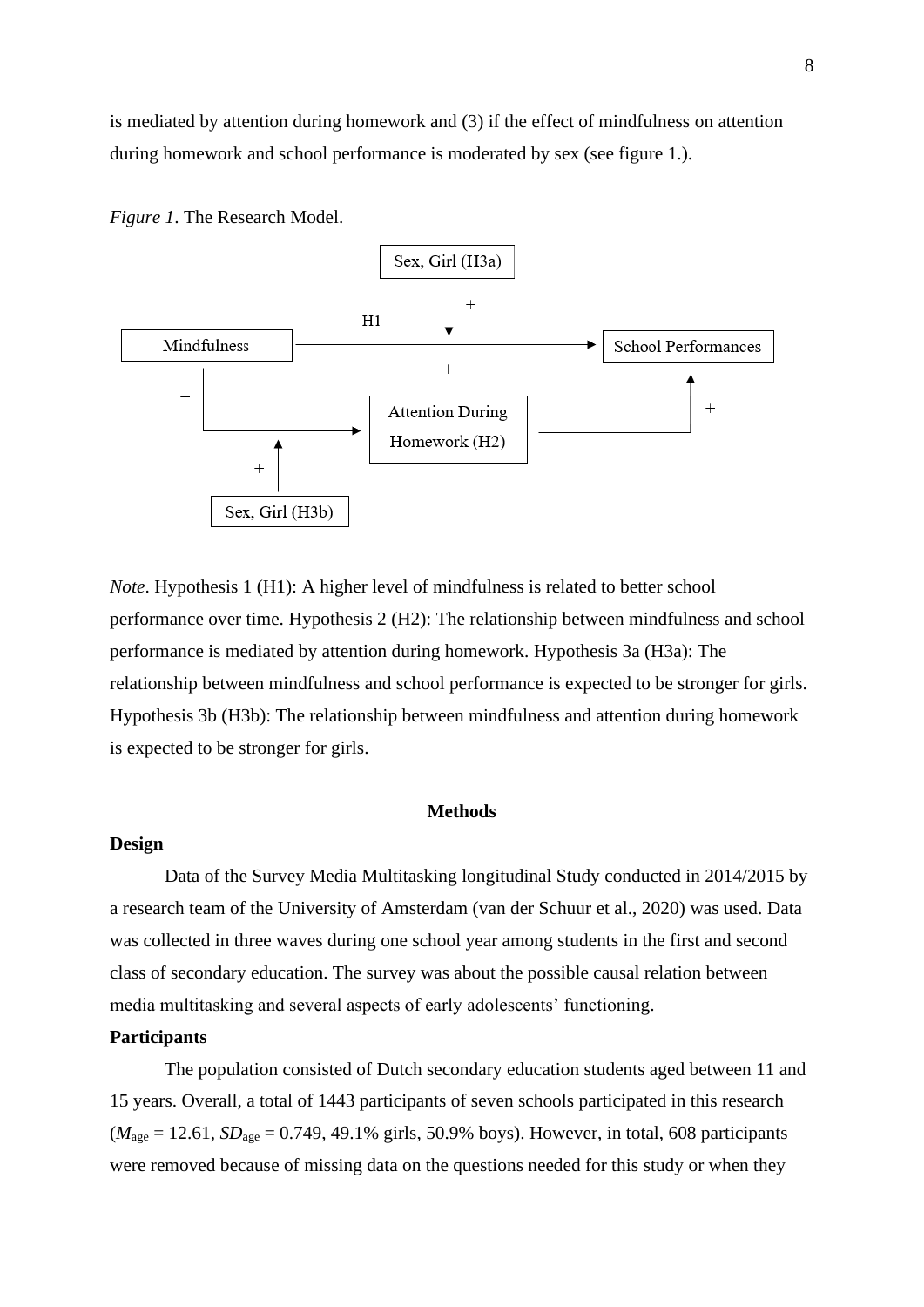did not participate in all three waves. One school did not provide the research team with the school grades of the students. As a result, all participants of this school were removed in wave 1. In total, 478 cases were removed in wave 1, 112 cases were removed and wave 2 and 18 cases were removed in wave 3. Attrition occurred mainly due to illness, busy school schedules and student numbers that could not be matched (van der Schuur et al., 2020). To examine possible differences between participants and dropouts in wave 2, an attrition analysis was conducted with a linear regression analysis. No significant difference between the participating group and dropouts was found for attention during homework (W2). This attrition analysis was repeated for wave 3. Again, no significant difference was found between the participating group and the dropouts in wave 3 for school performance (W3).

The final sample consisted of 835 participants aged between 11 and 15 years ( $M_{\text{age}} =$ 12.69,  $SD<sub>age</sub> = 0.754$ , 50.3% girls, 49.7% boys). Of the total sample, 392 participants were in first class of secondary education and 443 participants were in the second class. **Procedure** 

Before the start of the Media Multitasking Study, ethical approval was obtained from the ethical committee of University of Amsterdam (van der Schuur et al., 2020). Secondary schools were then approached via email. Seven secondary schools agreed to participate in the study and six of these schools also agreed to share school grades for Dutch, English, and mathematics. The questionnaires were conducted three times in a school year, namely in November 2014, March 2015 and June 2015. These moments were chosen because they fell at the end of a school term.

In the Media Multitasking Study, passive informed consent was obtained of the parents and the adolescent. Both the parents and the adolescent received information about the study. In this, it was made clear that participation was completely confidential and voluntary. The online questionnaires were completed in the classroom under the supervision of someone from the research team and the teacher. Completing the questionnaire took about 30 minutes per wave. For participating in a wave, participants received a small incentive (monetary value around € 0.45).

### **Materials and Instruments**

A Dutch questionnaire developed by the research team (van der Schuur et al., 2020) was used in this study. It was a self-reported questionnaire filled out by the students.

### *Mindfulness*

The independent variable, mindfulness, was measured by the validated Mindfulness Attention Awareness Scale‐Adolescents (MAAS-A; Brown et al., 2011). The questionnaire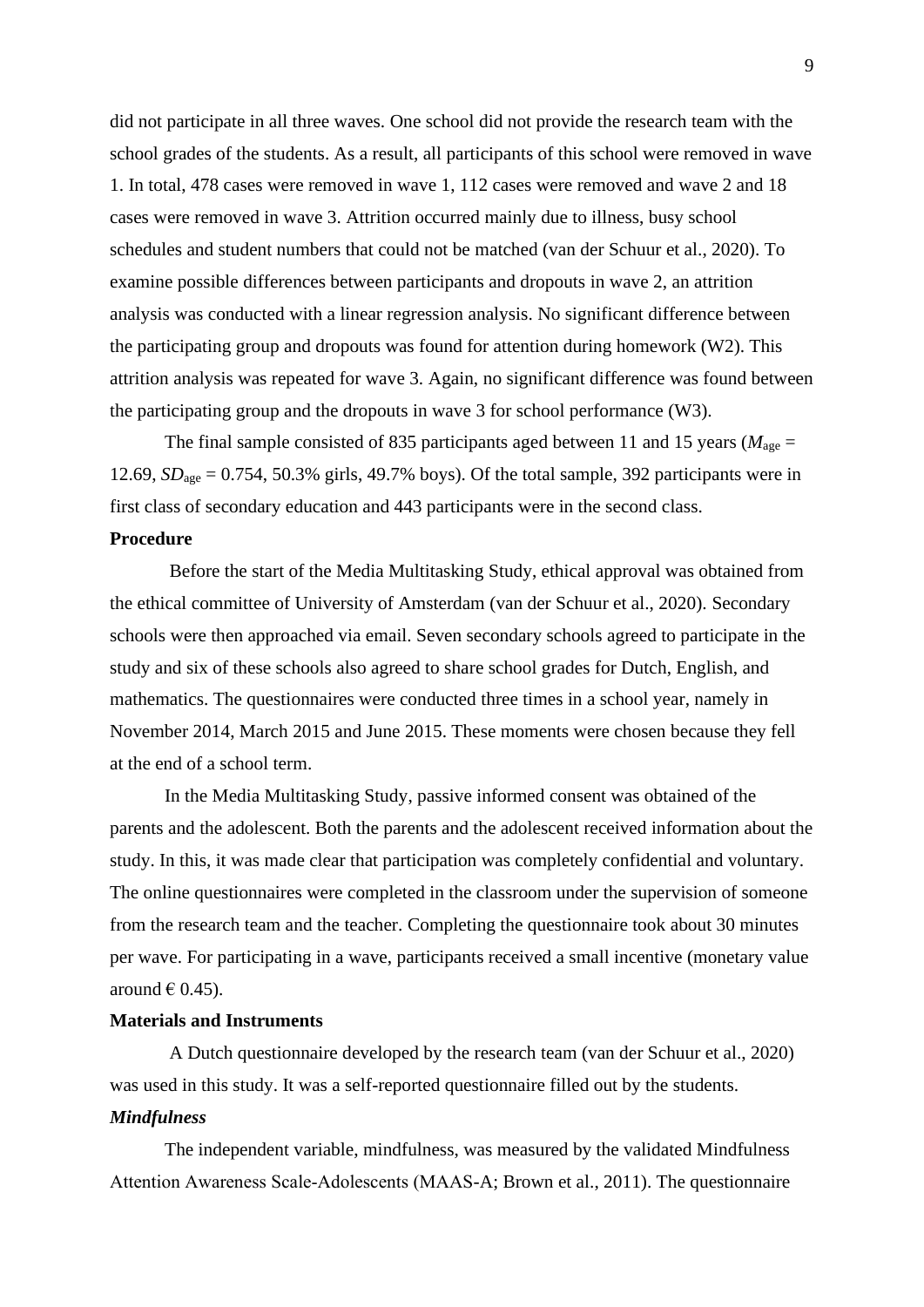included a selection of 5 items with the highest factor loadings (van der Schuur et al., 2020). Examples of items are: 'I think it is difficult to keep my attention on what is going on at the moment.' and 'I do activities in a hurry without really paying attention to them.'. The questions were answered on a 5-point scale, ranging from 0 = *never* to 4 = *very often*. To make sure that higher scores indicate higher levels of mindfulness, all items were reversecoded. The reliability of the selection of 5 items form the MAAS-A was very good (Cronbach's  $\alpha$  = .829).

### *School Performance*

The dependent variable, school performance, was measured by achieved school grades, ranging between 1 and 10 (van der Schuur et al., 2020). A school grade of 5.5 is considered as sufficient. Higher scores indicate better school performance.

### *Attention During Homework*

The mediating variable, attention during homework, was measured by a selfdeveloped scale based on the SchoolVragenlijst (SVL) by Smits and Vorst (2008). This scale consisted of four items. An example item is: 'I think it is difficult to keep my mind on homework all the time.<sup>'</sup>. The questions were answered on a 5-point scale,  $0 = totally$  *untrue* to 4 = *totally true*. To make sure that higher scores indicate higher levels of attention during homework, some items were reverse-coded. The reliability of this scale, based on the SVL, was very good (wave 1: Cronbach's  $\alpha = .873$ ; wave 2: Cronbach's  $\alpha = .824$ ).

### *Sex*

The moderating variable, sex, was measured by one question: 'Are you a boy (coded as 0) or a girl (coded as 1)?'.

### *Age*

The control variable, age, was measured by one question: 'What is your age?'. The answer options were 11, 12, 13, 14, 15 and other, namely.

## **Analyses**

This study examined the effect of adolescents' mindfulness on school performance over time. The moderating role of sex and the mediating role of attention during homework were also examined. To test the three hypotheses, multiple regression analyses were conducted. In all analyses an alpha level of .05 was used. Age and (when possible) the wave 1 measure of the wave 2 and wave 3 variables were used in all analyses as control variables.

Before interpreting the results of the multiple regression analyses, the assumptions were checked. The normal distribution of residuals was checked by a normal P-P Plot of the standardized residuals. The residuals were normally distributed. Homoscedasticity and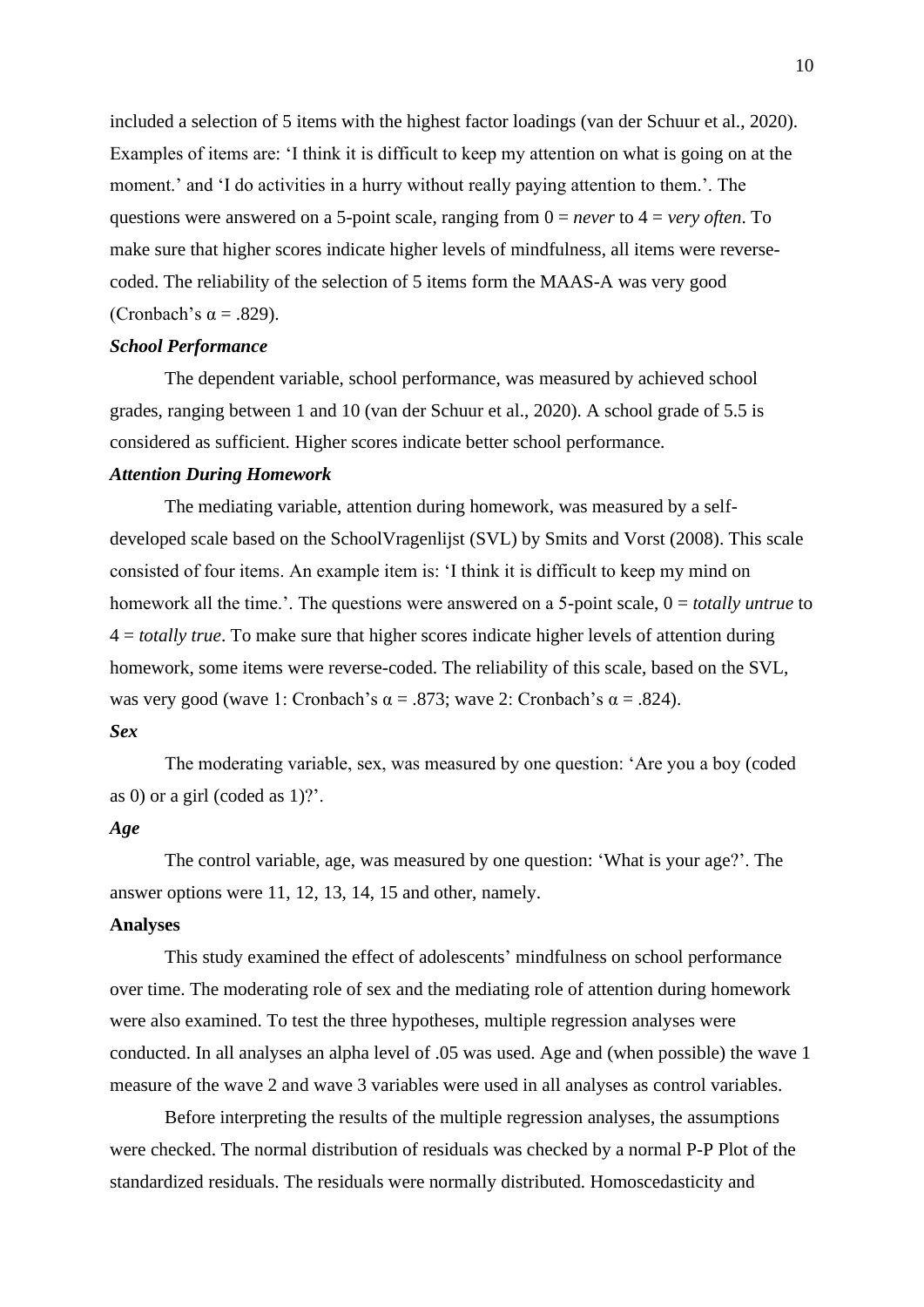linearity were checked by a scatterplot. The residuals were equally distributed and the assumption of linearity seemed to be met. Multicollinearity was checked with the VIF values. No values above 5.00 were found. In addition, the correlations between variables were lower than .80 (see Table 2), thus the assumption of multicollinearity was met.

To assess the direct relationship between mindfulness and school performance (hypothesis 1), mindfulness (W1) was used as an independent variable and school performance (W3) as a dependent variable.

To assess the mediating role of attention during homework on the relationship between mindfulness and school performance (hypothesis 2), four multiple linear regression analyses were conducted using the Baron and Kenny method. First, the direct relationship between mindfulness (W1) as independent variable and school performance (W3) as dependent variable was examined. Second, the relationship between mindfulness (W1) as independent variable and attention during homework (W2) as dependent variable was examined. Third, the relationship between attention during homework (W2) as independent variable and school performance (W3) as dependent variable was examined. Lastly, the relationship between attention during homework (W2) and school performance (W3) controlled for the direct effect of mindfulness was examined.

To assess the moderating role of sex (hypothesis 3) on the relationships between mindfulness (W1) as independent variable and school performance (W3) as dependent variable (hypothesis 3a) and mindfulness (W1) as independent variable and attention during homework (W2) as dependent variable (hypothesis 3b), two multiple linear regression analyses were conducted. Sex was used as control variable and the interaction term between mindfulness (W1) and sex was used as a moderating variable.

### **Results**

#### **Descriptive Statistics**

All descriptive statistics are shown in table 1. The total sample  $(N = 835)$  had a mean of 2.71 on mindfulness, which is a bit above the midpoint of the scale. On the other hand, the sample scored under the midpoint of the attention during homework scale (W1: *M* = 1.97, *SD*  $= 0.89$ ; W2:  $M = 1.99$ ,  $SD = 0.85$ ). The mean score of school performance decreased slightly from wave 1 ( $M = 6.88$ ,  $SD = 0.95$ ) to wave 3 ( $M = 6.72$ ,  $SD = 0.97$ ).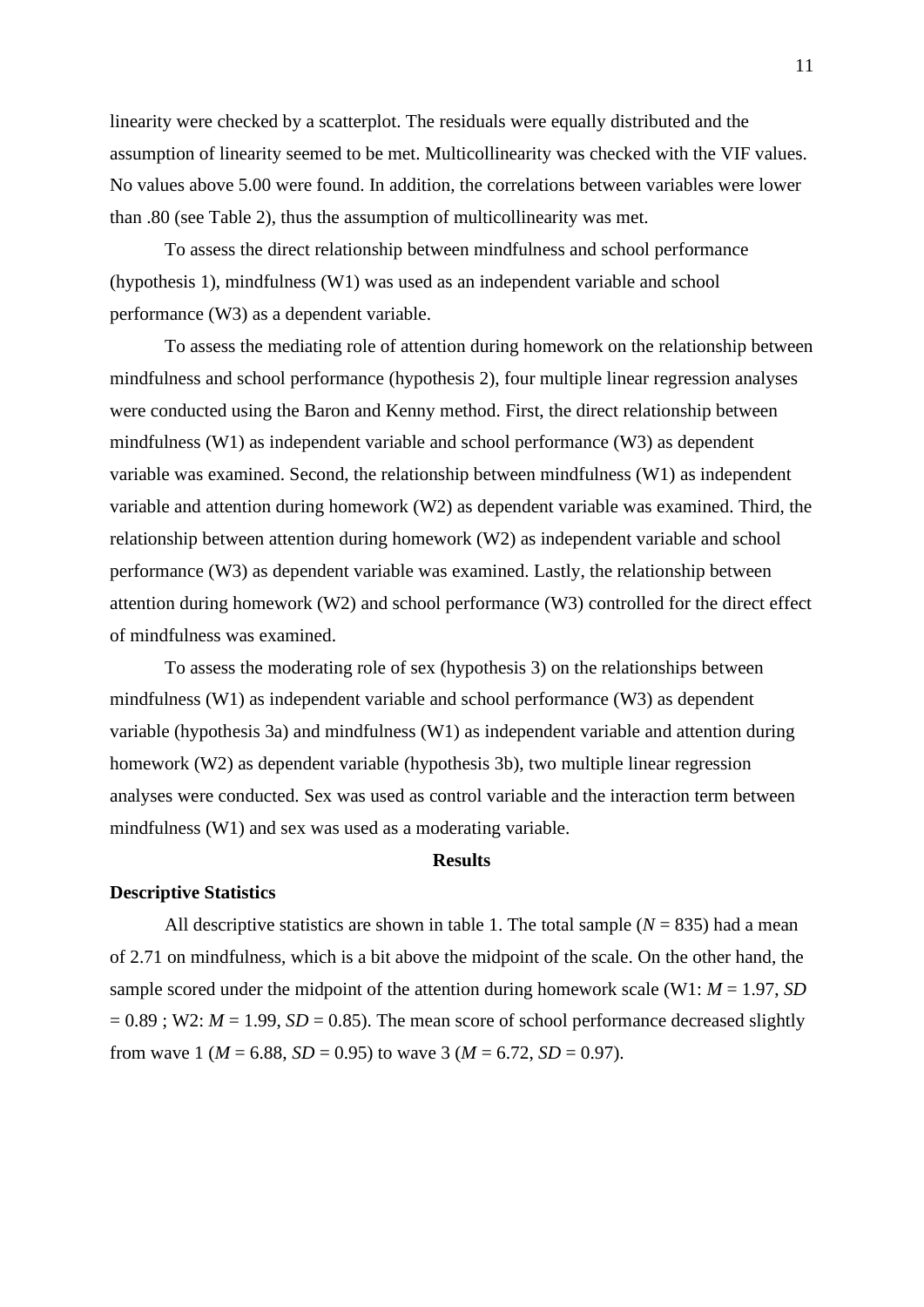Table 1

| Descriptive Statistics of the Total Sample ( $N = 835$ ) |  |  |  |
|----------------------------------------------------------|--|--|--|
|                                                          |  |  |  |

| Variables                    | Minimum | Maximum | M     | SD   |
|------------------------------|---------|---------|-------|------|
| Age                          | 11.00   | 15.00   | 12.69 | 0.75 |
| Mindfulness W1               | 0.00    | 4.00    | 2.71  | 0.76 |
| Attention during Homework W1 | 0.00    | 4.00    | 1.97  | 0.89 |
| Attention during Homework W2 | 0.00    | 4.00    | 1.99  | 0.85 |
| School Performance W1        | 3.17    | 9.57    | 6.88  | 0.95 |
| School Performance W3        | 3.20    | 9.43    | 6.72  | 0.97 |

All correlations between the variables are shown in table 2. Mindfulness and school performance were significantly related in the expected direction, namely higher scores on mindfulness were related to higher scores on school performance. As expected, higher scores on mindfulness were significantly related to higher scores of attention during homework and attention during homework was significantly related to higher scores on school performance. The control variable age was significantly related to the dependent variable school performance W1 and W2, but not to the independent variables mindfulness W1 and attention during homework W1 and W2.

### Table 2

*Bivariate Correlations Between All Variables.* 

| Variables       |          | 2         | 3        | $\overline{4}$ | 5        | 6        | 7    |
|-----------------|----------|-----------|----------|----------------|----------|----------|------|
| 1. Sex          | 1.00     |           |          |                |          |          |      |
| $2. \text{Age}$ | $-.004$  | 1.00      |          |                |          |          |      |
| 3. Mf W1        | .038     | $-.055$   | 1.00     |                |          |          |      |
| 4. ADH W1       | $-.051$  | $-.054$   | $.502**$ | 1.00           |          |          |      |
| 5. ADH W2       | $-.069*$ | $-.064$   | $.459**$ | $.746**$       | 1.00     |          |      |
| 6. SP W1        | $.135**$ | $-.301**$ | $.169**$ | $.172**$       | $.140**$ | 1.00     |      |
| 7. SP W3        | $.147**$ | $-.069*$  | $.201**$ | $.177**$       | $.192**$ | $.566**$ | 1.00 |

*Note.* Mindfulness W1 was used as the independent variable and school performance W3 as dependent variable. Attention during homework W2 was used as mediating variable and sex as moderating variable. As control variables attention during homework W1, school performance W1 and age were used. \*  $p \le 0.05$ , \*\*  $p \le 0.01$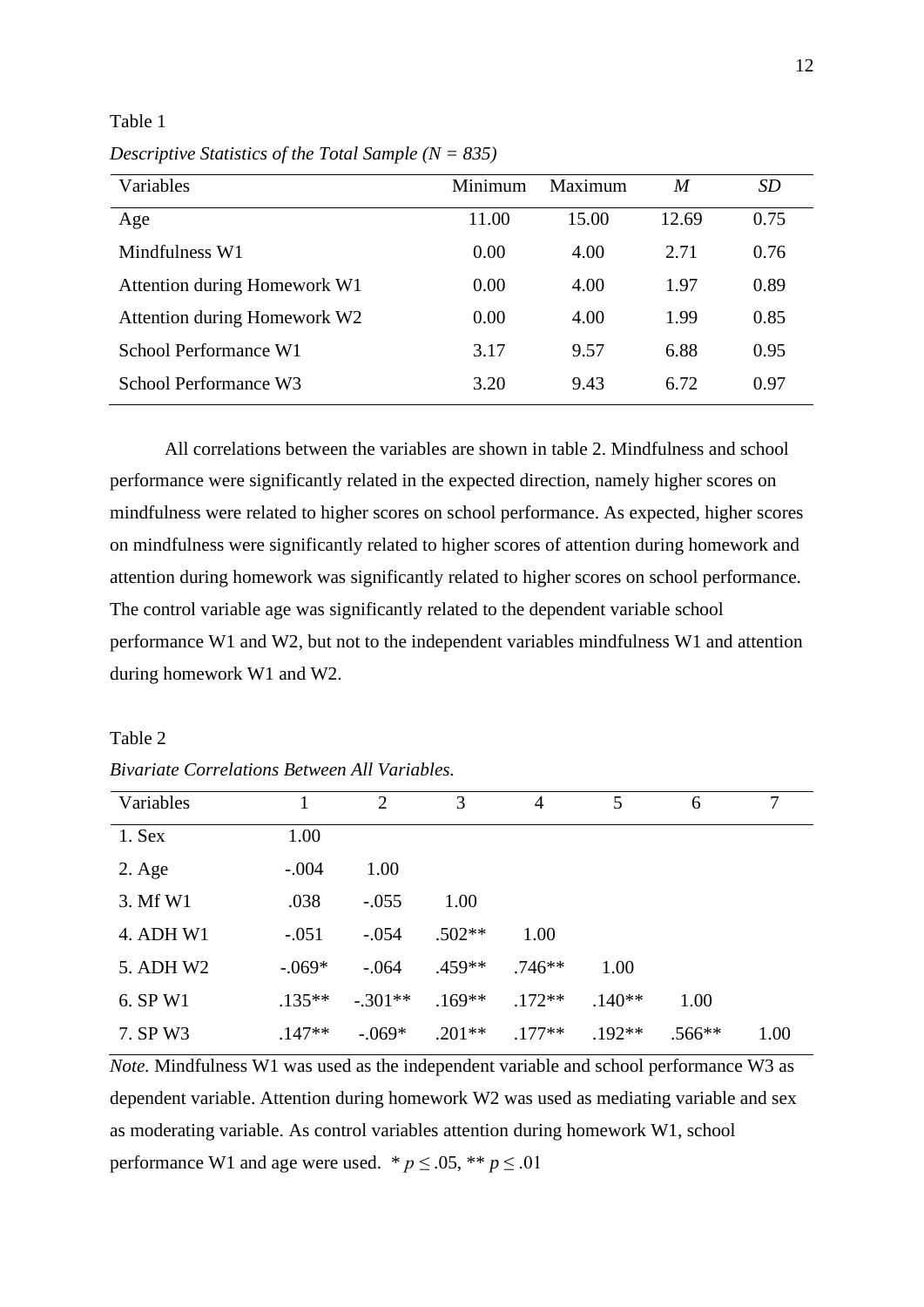### **Mindfulness and School Performance**

A multiple linear regression analysis was conducted to predict school performance from the level of mindfulness. School performance was expected to be higher with higher levels of mindfulness. The control variables school performance W1 and age significantly predicted 33.2% of the variance in school performance W3,  $F(2, 832) = 206.71$ ,  $R^2 = .33$ , *p* .001 (see table 3). The addition of the independent variable mindfulness W1 in step 2 predicted another 1.2% of the variance of school performance W3,  $\Delta F(1, 831) = 14.57$ ,  $\Delta R^2 =$ .01,  $p < .001$ . In combination, the three predictors explained 34.1% of the variance in school performance W3,  $F(3, 831) = 144.91$ ,  $R^2 = .34$ , adjusted  $R^2 = .34$ ,  $p < .001$ . In addition, there was a small significant positive effect of mindfulness on school performance W3,  $B = .14$ ,  $t(834) = 3.82, p < .001, 95\% \text{ CI} = [0.07, 0.21], \Delta \text{ Cohen's } f^2 = 0.02. \text{ Thus, adolescents with }$ higher levels of mindfulness seem to perform better at school over time.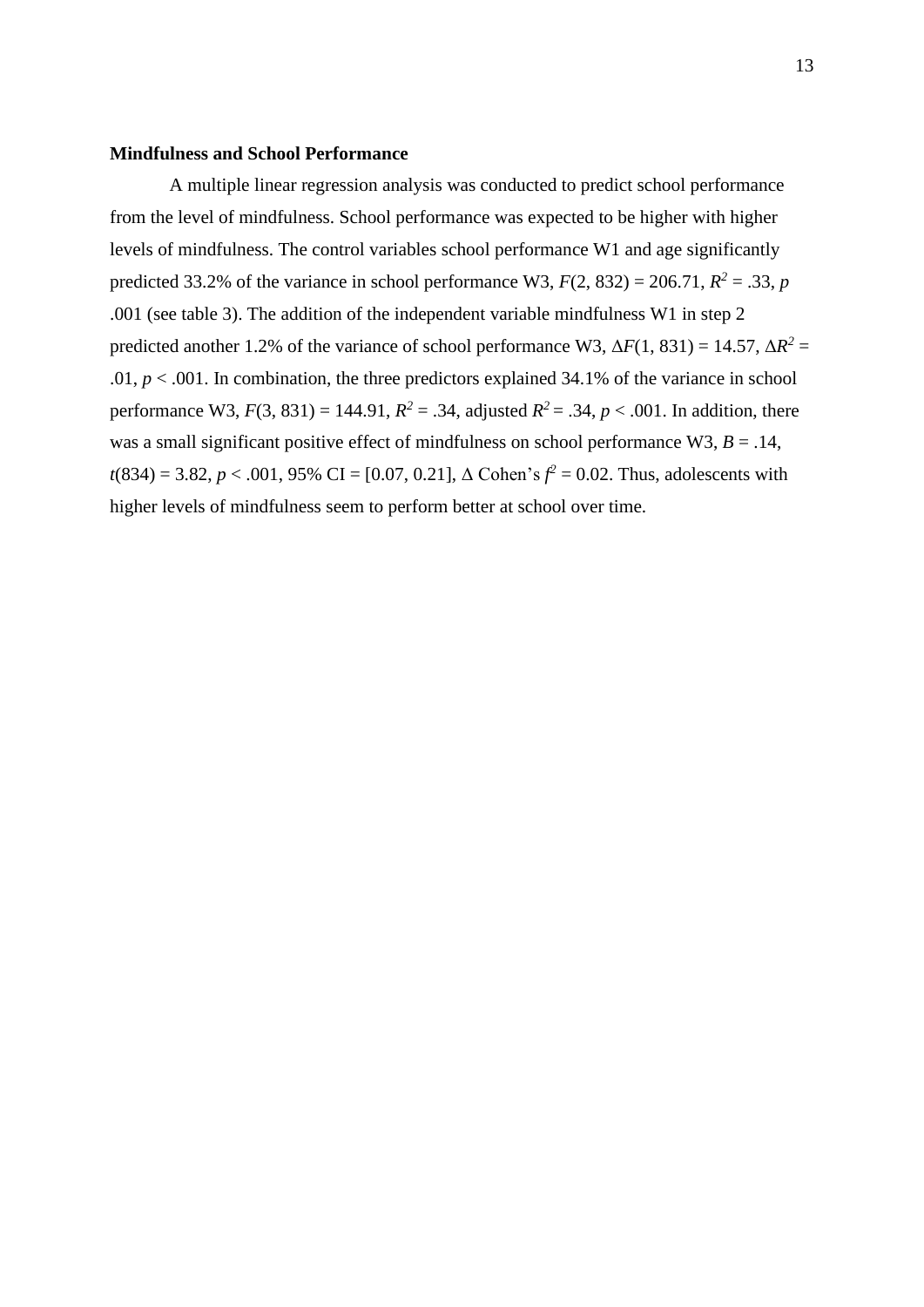# Table 3

| Variable         | $R^2$ | Adj. $R^2$ | $R^2$ change | Conhen's $f^2$ | $\boldsymbol{F}$ | df       | $\boldsymbol{p}$ | $\boldsymbol{B}$ | $[95\% \text{ CI}]$ | β    |
|------------------|-------|------------|--------------|----------------|------------------|----------|------------------|------------------|---------------------|------|
| Step 1           | 0.33  | 0.33       | 0.33         | 0.49           | 206.71           | (2, 832) | < .001           |                  |                     |      |
| SP <sub>W1</sub> |       |            |              |                |                  |          | < .001           | .61              | [0.52, 0.67]        | 0.60 |
| Age              |       |            |              |                |                  |          | < .001           | .14              | [0.07, 0.22]        | 0.11 |
| Step 2           | 0.34  | 0.34       | 0.01         | 0.51           | 144.91           | (3.831)  | < .001           |                  |                     |      |
| SP <sub>W1</sub> |       |            |              |                |                  |          | < .001           | .59              | [0.53, 0.65]        | 0.58 |
| Age              |       |            |              |                |                  |          | < .001           | .14              | [0.07, 0.22]        | 0.11 |
| Mf W1            |       |            |              |                |                  |          | < .001           | .14              | [0.07, 0.21]        | 0.11 |

*Regression Analysis Summery for Mindfulness Predicting School Performance.* 

*Note.* Step 1 Predictors: school performance (SP) W1 and Age (control variables). Step 2 added the independent variable Mindfulness (Mf) W1.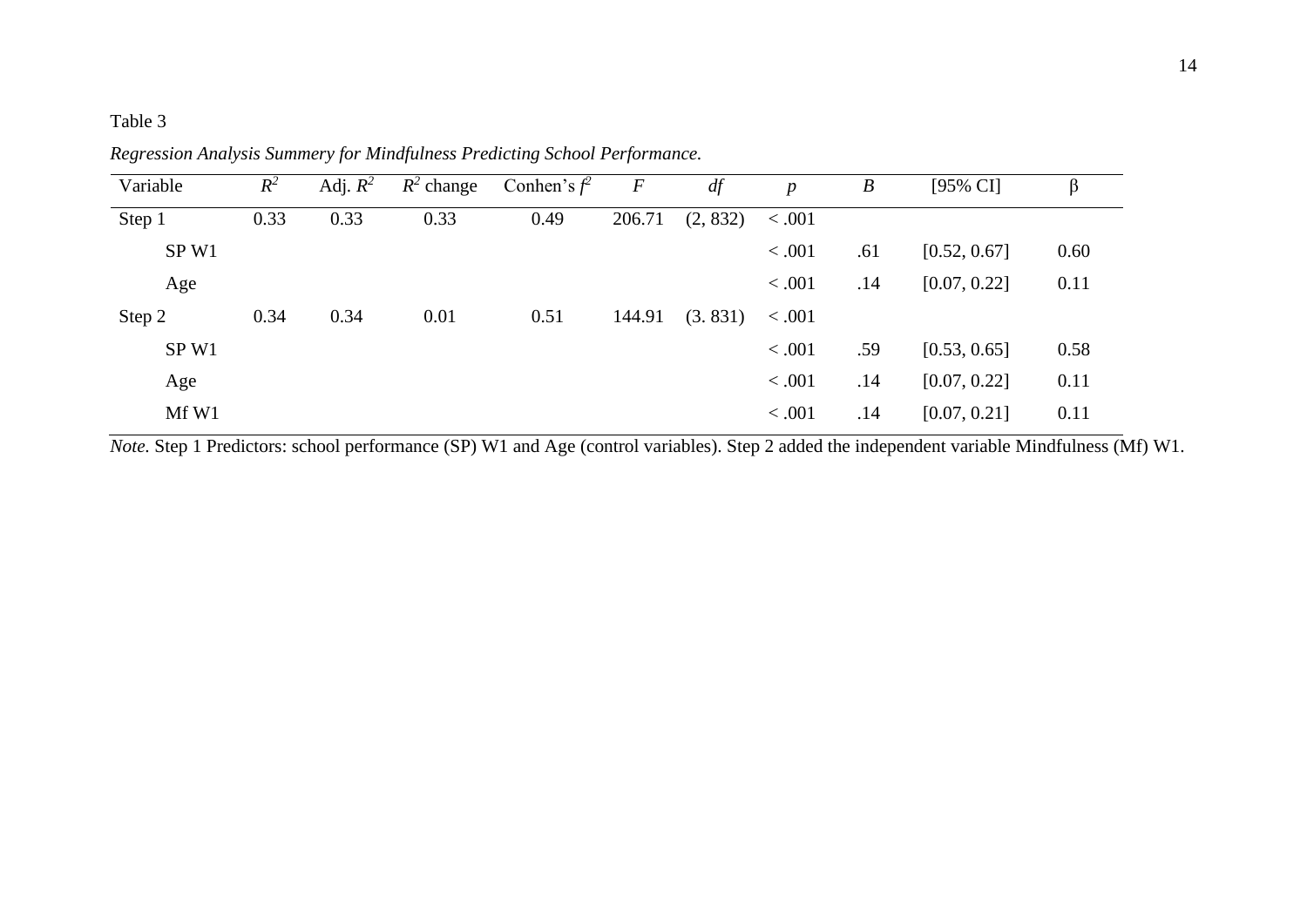### **The Mediating Role of Attention During Homework**

Three multiple linear regression analyses with the Baron and Kenny method were conducted to examine the mediating role of attention during homework on the relationship between mindfulness and school performance over time. Against the backdrop of the significant main effect of mindfulness on school performance, the relationship between mindfulness and attention during homework was examined. The control variables attention during homework W1 and age and the independent variable mindfulness W1 explained 56.5% of the variance in attention during homework W2,  $F(3, 831) = 362.48$ ,  $R^2 = .57$ , adjusted  $R^2 =$ .57,  $p < .001$  (see table 4). In addition, there was a small positive effect of mindfulness on attention during homework,  $B = .13$ ,  $t(834) = 4.24$ ,  $p < .001$ , 95% CI = [0.07, 0.18],  $\Delta$ Cohen's  $f^2 = 0.06$ . So, adolescents with higher levels of mindfulness seem to have better attention during homework.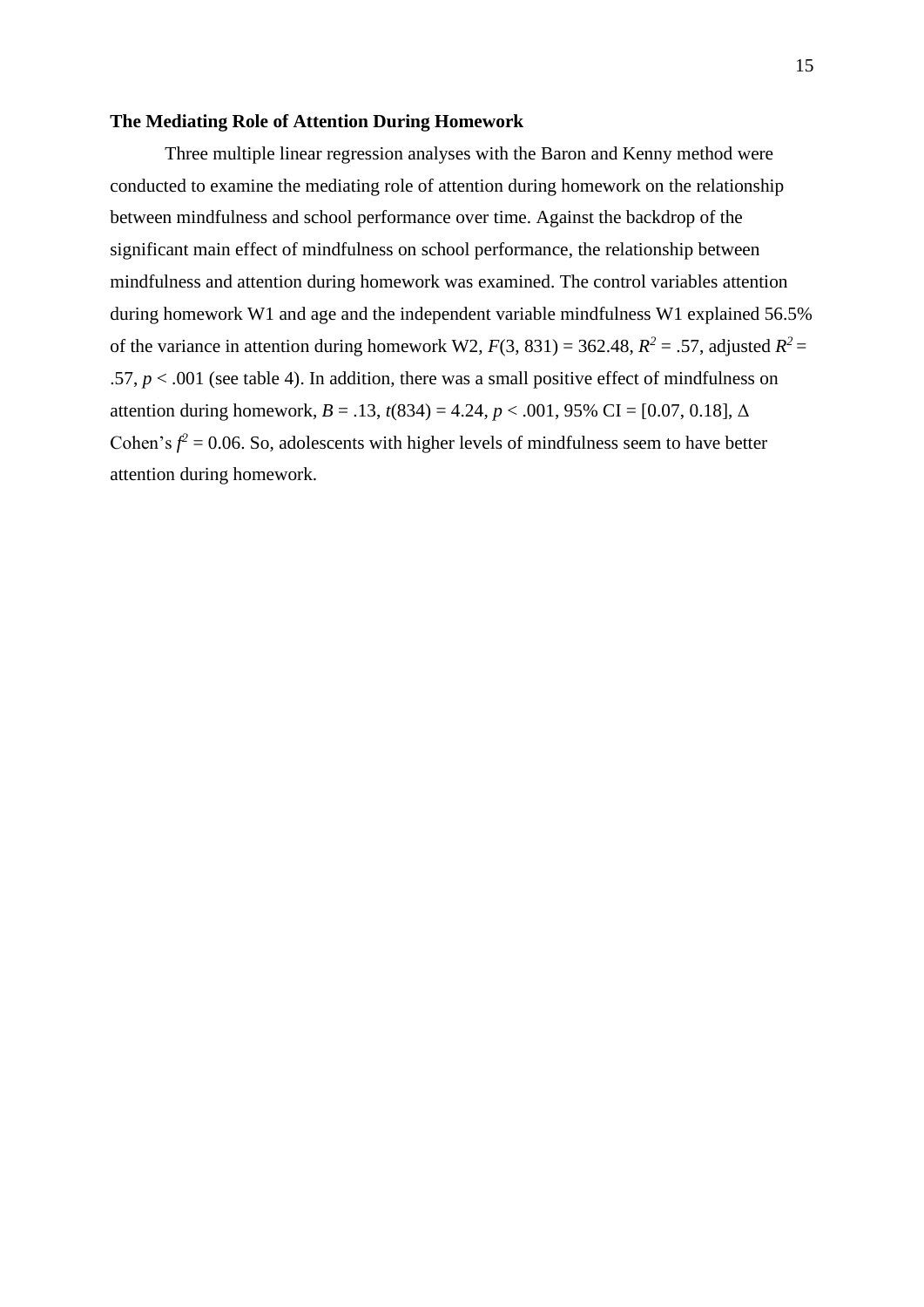# Table 4

| Variable | $R^2$ | Adj. $R^2$ | $R^2$ change | Cohen's $f^2$ | $\boldsymbol{F}$ | df       | $\boldsymbol{p}$ | $\boldsymbol{B}$ | [95% CI]        |         |
|----------|-------|------------|--------------|---------------|------------------|----------|------------------|------------------|-----------------|---------|
| Step 1   | 0.56  | 0.56       | 0.56         | 1.27          | 524.01           | (2, 832) | < .001           |                  |                 |         |
| ADH W1   |       |            |              |               |                  |          | < .001           | .71              | [0.67, 0.76]    | 0.75    |
| Age      |       |            |              |               |                  |          | .304             | $-.03$           | $[-0.08, 0.02]$ | $-0.02$ |
| Step 2   | 0.57  | 0.57       | 0.01         | 1.33          | 362.48           | (3, 831) | 0.001            |                  |                 |         |
| ADH W1   |       |            |              |               |                  |          | < .001           | .66              | [0.61, 0.71]    | 0.69    |
| Age      |       |            |              |               |                  |          | .368             | $-.02$           | $[-0.07, 0.03]$ | $-0.02$ |
| Mf W1    |       |            |              |               |                  |          | < .001           | .13              | [0.07, 0.18]    | 0.11    |

*Regression analysis summery for Mindfulness Predicting Attention during homework.* 

*Note.* Step 1 predictors: attention during homework (ADH) W1 and age (control variables). Step 2 added the independent variable mindfulness W1.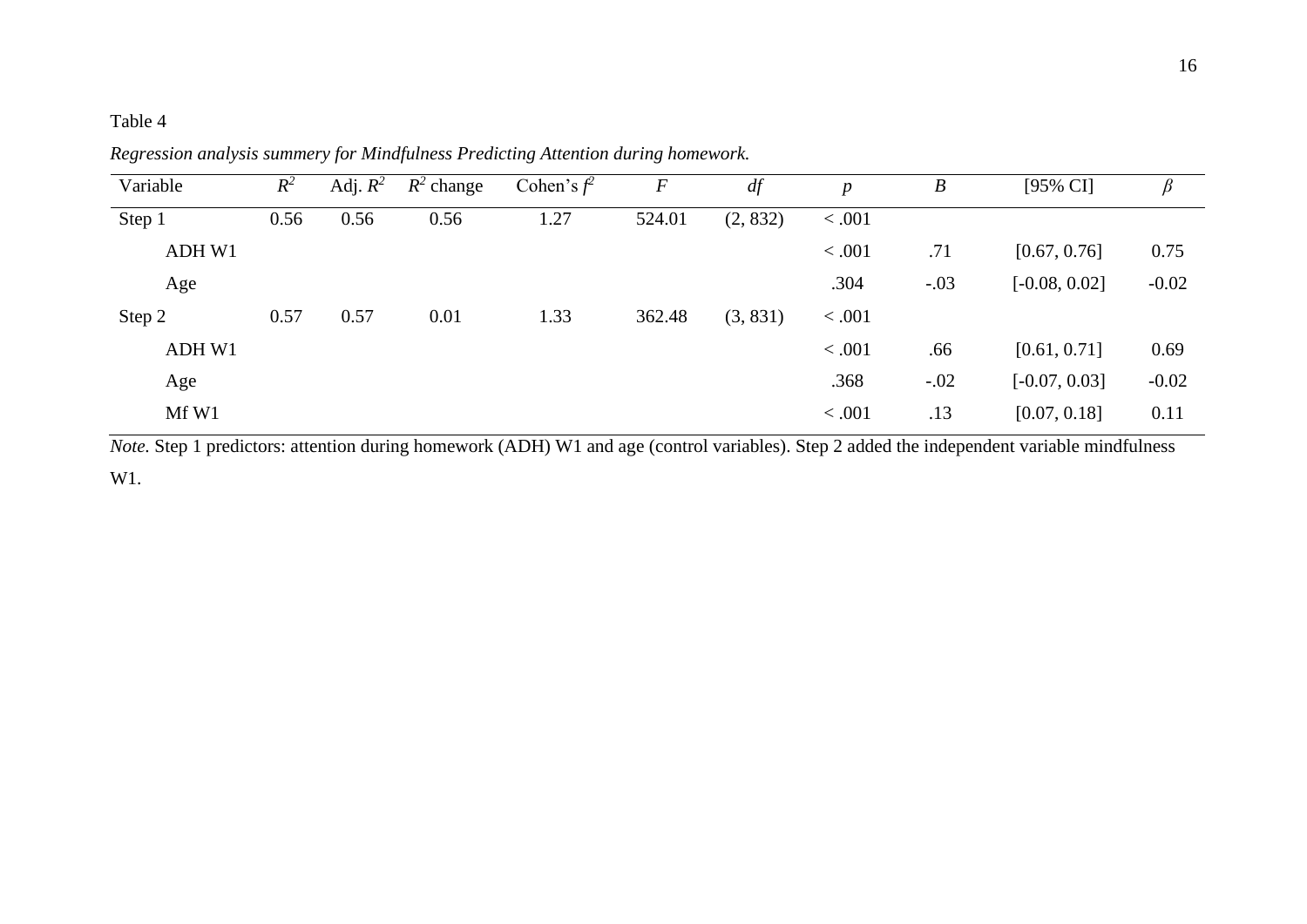Next, the relationship between attention during homework and school performance was examined. The control variables attention during homework W1, school performance W1 and age and the independent variable attention during homework W2 explained 58.8% of the variance in school performance W3,  $F(4, 830) = 109.51$ ,  $R^2 = .35$ , adjusted  $R^2 = .34$ ,  $p < .001$ (see Table 5). There was a also small positive effect of attention during homework on school performance,  $B = .14$ ,  $t(834) = 2.97$ ,  $p = .003$ ,  $95\%$  CI = [0.48, 2.36],  $\Delta$  Cohen's  $f^2 = 0.03$ . So, adolescents with higher levels of attention during homework seem to perform better at school.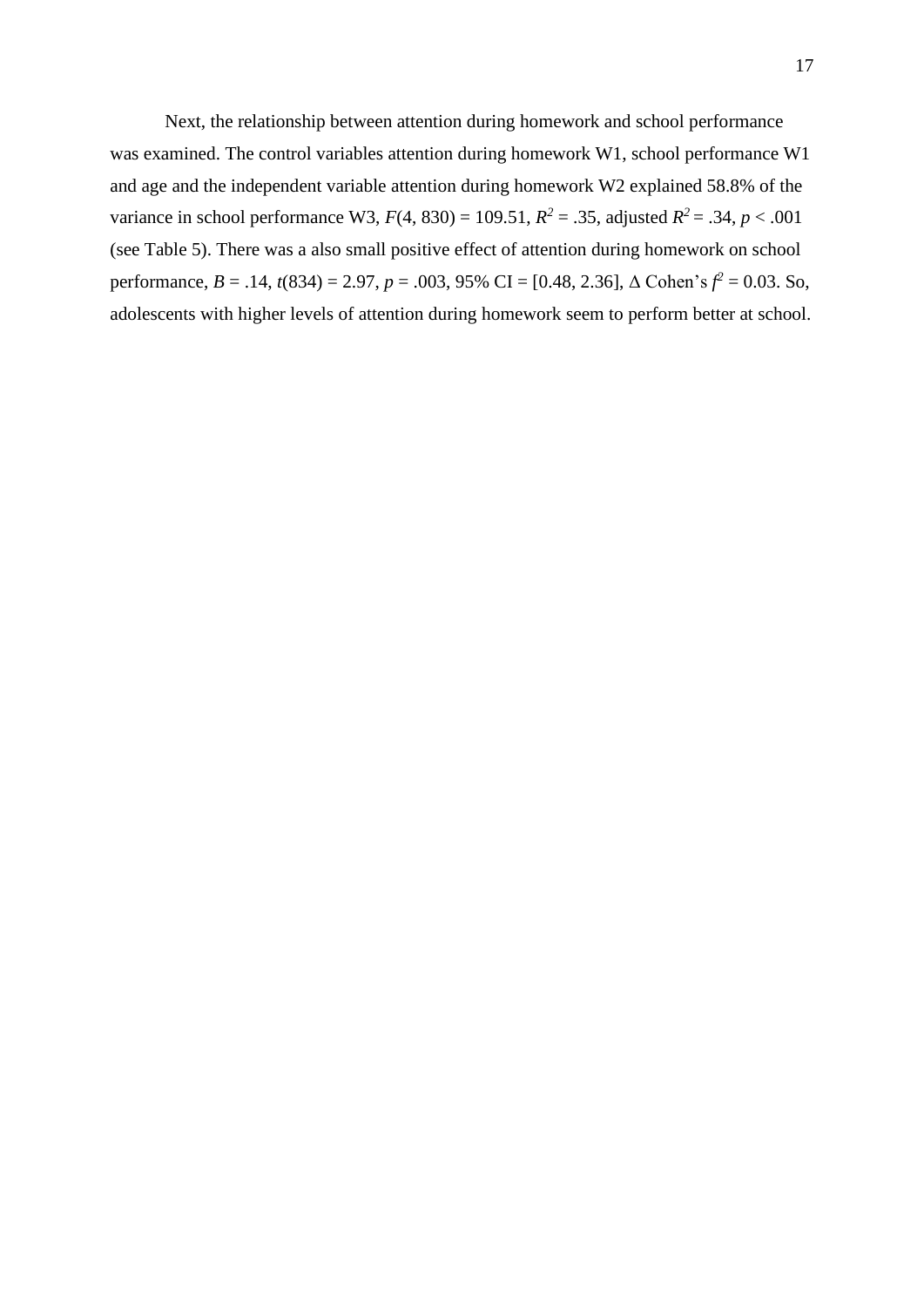# Table 5

Variable  $R^2$ <sup>2</sup> Adj.  $R^2$   $R^2$ Cohen's  $f^2$ *<sup>2</sup> F df p B* [95% CI] *β* Step 1 0.34 0.34 0.34 0.51 141.75 (3, 831) < .001 SP W1  $< .001$  .60  $[0.54, 0.66]$  0.57 ADH W1 .004 .09 [0.03, 0.15] 0.08 Age  $\leq .001$  .14 [0.07, 0.22] 0.11 Step 2 0.35 0.34 0.01 0.54 109.51 (4, 830) < .001 SP W1  $< .001$  .60  $[0.54, 0.66]$  0.59 ADH W1  $.796$   $.01$   $[0.54, 0.71]$   $-0.01$ Age  $\leq .001$  .15  $[-0.10, 0.08]$  0.11 ADH W2 .003 .14 [0.05, 0.24] 0.13

*Regression Analysis Summery for Attention During Homework Predicting School Performance.* 

*Note.* Step 1 predictors: attention during homework (ADH) W1, school performance (SP) W1 and age (control variables). Step 2 added the independent variable attention during homework (ADH) W2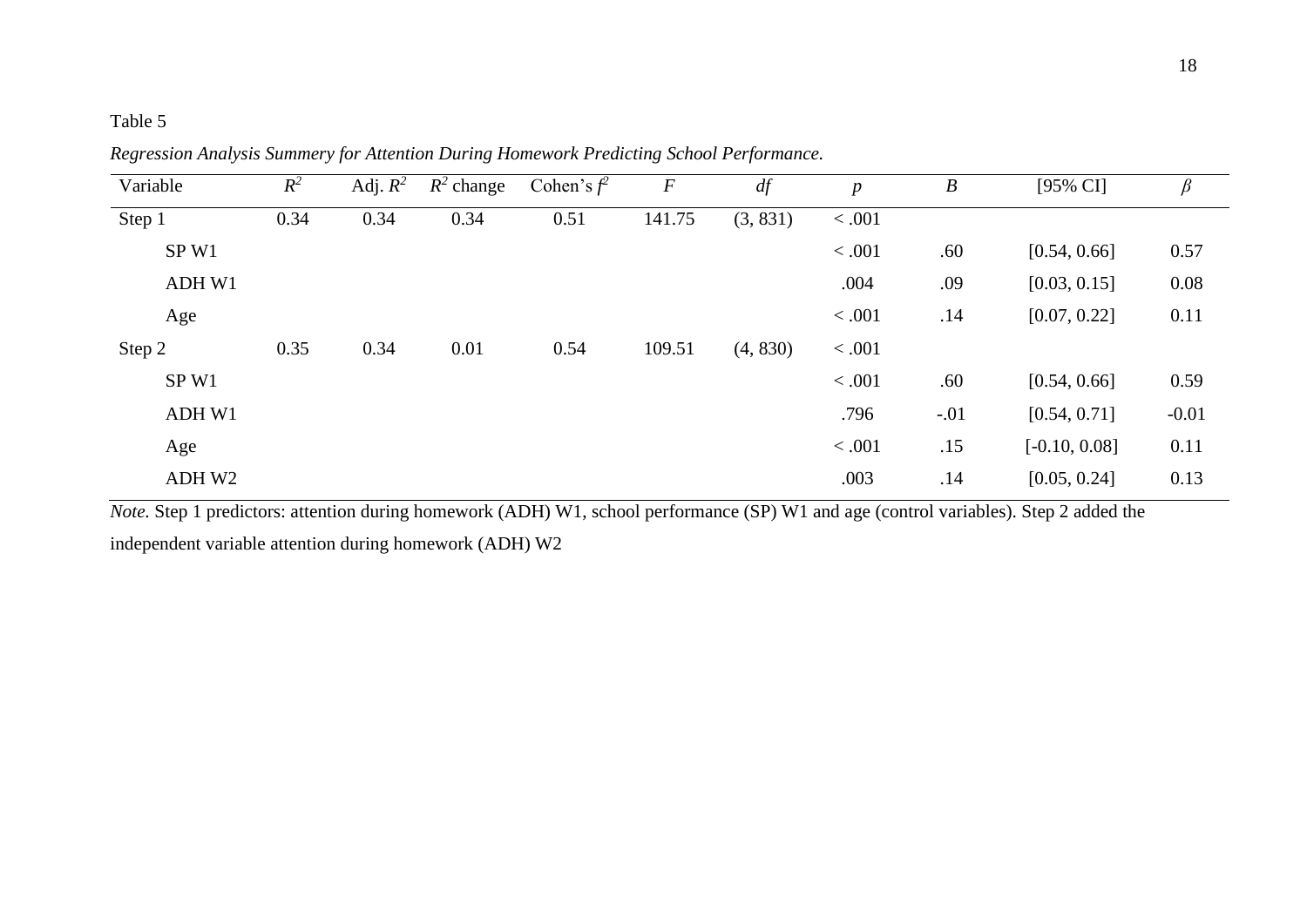Lastly, the relationship between attention during homework and school performance controlled for mindfulness was examined. Attention during homework W1, school performance W1 and age significantly predicted 33.9% of the variance in school performance W3,  $F(3, 831) = 141.75$ ,  $R^2 = .34$ ,  $p < .001$  (see table 6). The addition of mindfulness W1 predicted another 0.6 % of the variance in school performance W3,  $\Delta F(1, 830) = 7.64$ ,  $\Delta R^2 =$ .01,  $p < .001$ . The next addition of attention during homework W2 predicted another 0.5 % of the variance in school performance W3,  $\Delta F(1, 829) = 6.76$ ,  $\Delta R^2 = .01$ , p < .001. In combination, the five predictors explained 34.6% of the variance in school performance W3, *F*(5, 829) = 89.22,  $R^2 = .35$ , adjusted  $R^2 = .35$ , p < .001.

In addition, mindfulness and attention during homework were significant predictors of school performance in step 3 (see table 6). Attention during homework had a significant positive effect on school performance, *B* = .13, *t*(834) = 2.60, *p* < .001, 95% CI = [0.03, 0.22] Mindfulness had also a significant positive effect on school performance,  $B = .10$ ,  $t(834) =$ 2.37,  $p < .001$ , 95% CI = [0.02, 0.18]. A Sobel-test suggested that the mediation effect was significant ( $p = .025$ ). As can be seen in figure 2, the relationship between mindfulness and school performance was partially mediated by attention during homework.

*Figure 2*. The Partially Mediated Relationship Between Mindfulness and School Performance by Attention During Homework.



*Note*. \*  $p \leq .05$ , \*\*  $p \leq .01$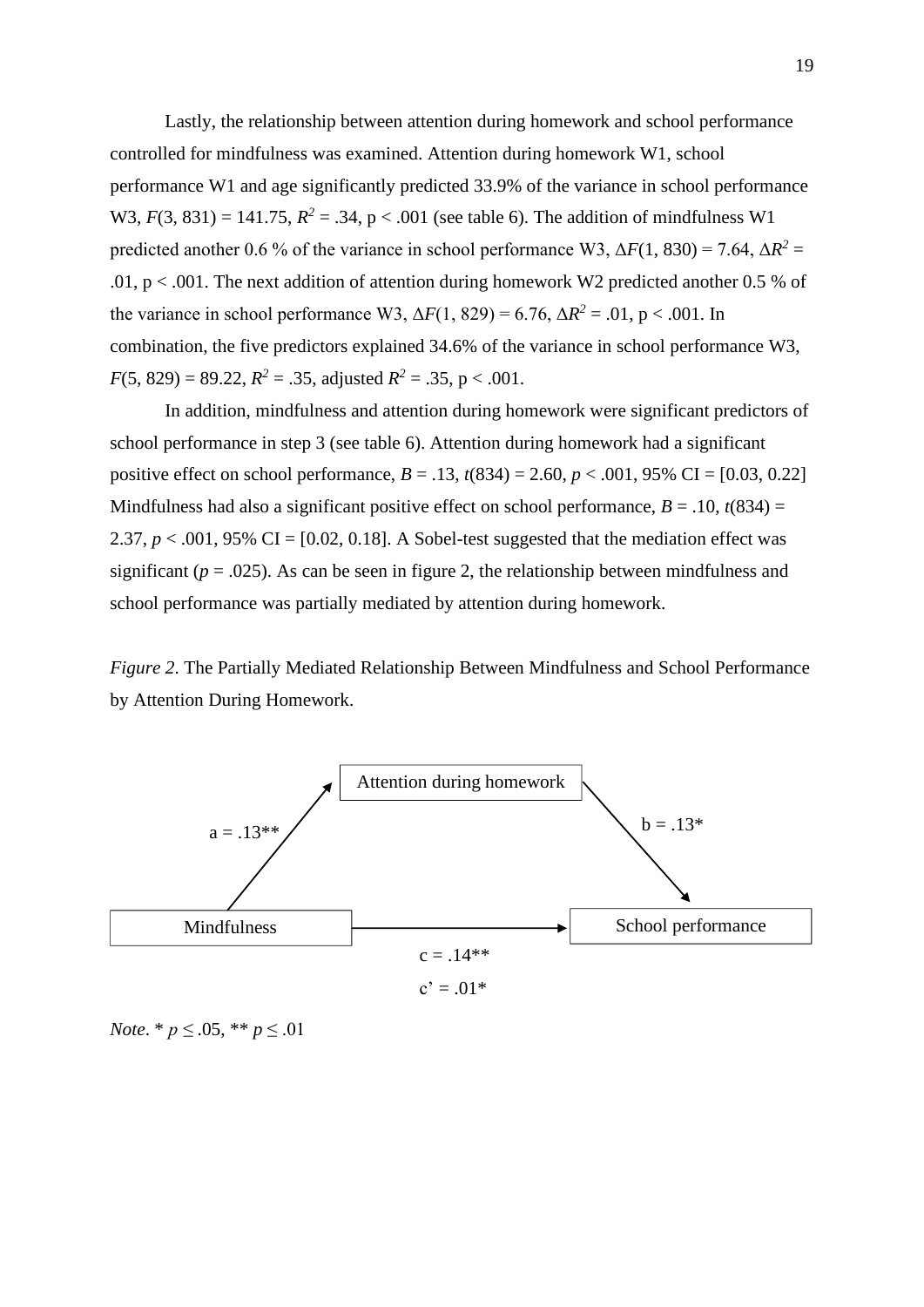# Table 6

| Variable         | $R^2$ | Adj. $R^2$ | $R^2$ change | Cohen's $f^2$ | $\boldsymbol{F}$ | df       | $\boldsymbol{p}$ | $\boldsymbol{B}$ | [95% CI]        | $\beta$ |
|------------------|-------|------------|--------------|---------------|------------------|----------|------------------|------------------|-----------------|---------|
| Step 1           | 0.34  | 0.34       | 0.34         | 0.51          | 141.75           | (3, 831) | $<.001$          |                  |                 |         |
| SP W1            |       |            |              |               |                  |          | < .001           | .60              | [0.54, 0.66]    | 0.59    |
| ADH W1           |       |            |              |               |                  |          | .004             | .09              | [0.03, 0.15]    | 0.08    |
| Age              |       |            |              |               |                  |          | $<.001$          | .14              | [0.07, 0.22]    | 0.11    |
| Step 2           | 0.35  | 0.34       | 0.01         | 0.54          | 109.01           | (4, 830) | $<.001$          |                  |                 |         |
| SP <sub>W1</sub> |       |            |              |               |                  |          | < .001           | .59              | [0.53, 0.65]    | 0.58    |
| ADH W1           |       |            |              |               |                  |          | .243             | .04              | $[-0.03, 0.11]$ | 0.04    |
| Age              |       |            |              |               |                  |          | $<.001$          | .14              | [0.07, 0.22]    | 0.11    |
| Mf W1            |       |            |              |               |                  |          | .006             | .12              | [0.03, 0.20]    | 0.09    |
| Step 3           | 0.35  | 0.35       | 0.01         | 0.54          | 89.22            | (5, 829) | < .001           |                  |                 |         |
| SP W1            |       |            |              |               |                  |          | < .001           | .59              | [0.53, 0.65]    | 0.58    |
| ADH W1           |       |            |              |               |                  |          | .386             | $-.04$           | $[-0.14, 0.05]$ | $-0.04$ |
| Age              |       |            |              |               |                  |          | $<.001$          | .15              | [0.07, 0.22]    | 0.11    |
| Mf W1            |       |            |              |               |                  |          | .018             | .10              | [0.02, 0.18]    | 0.08    |
| ADH W2           |       |            |              |               |                  |          | .010             | .13              | [0.03, 0.22]    | 0.11    |

*Regression Analysis Summery for Attention During Homework Predicting School Performance Controlled for the Main Effect of Mindfulness.* 

*Note.* Step 1 predictors: attention during homework (ADH) W1, school performance (SP) W1 and age (control variables). Step 2 added the independent variable mindfulness W1. Step 3 added the mediating variable attention during homework W2.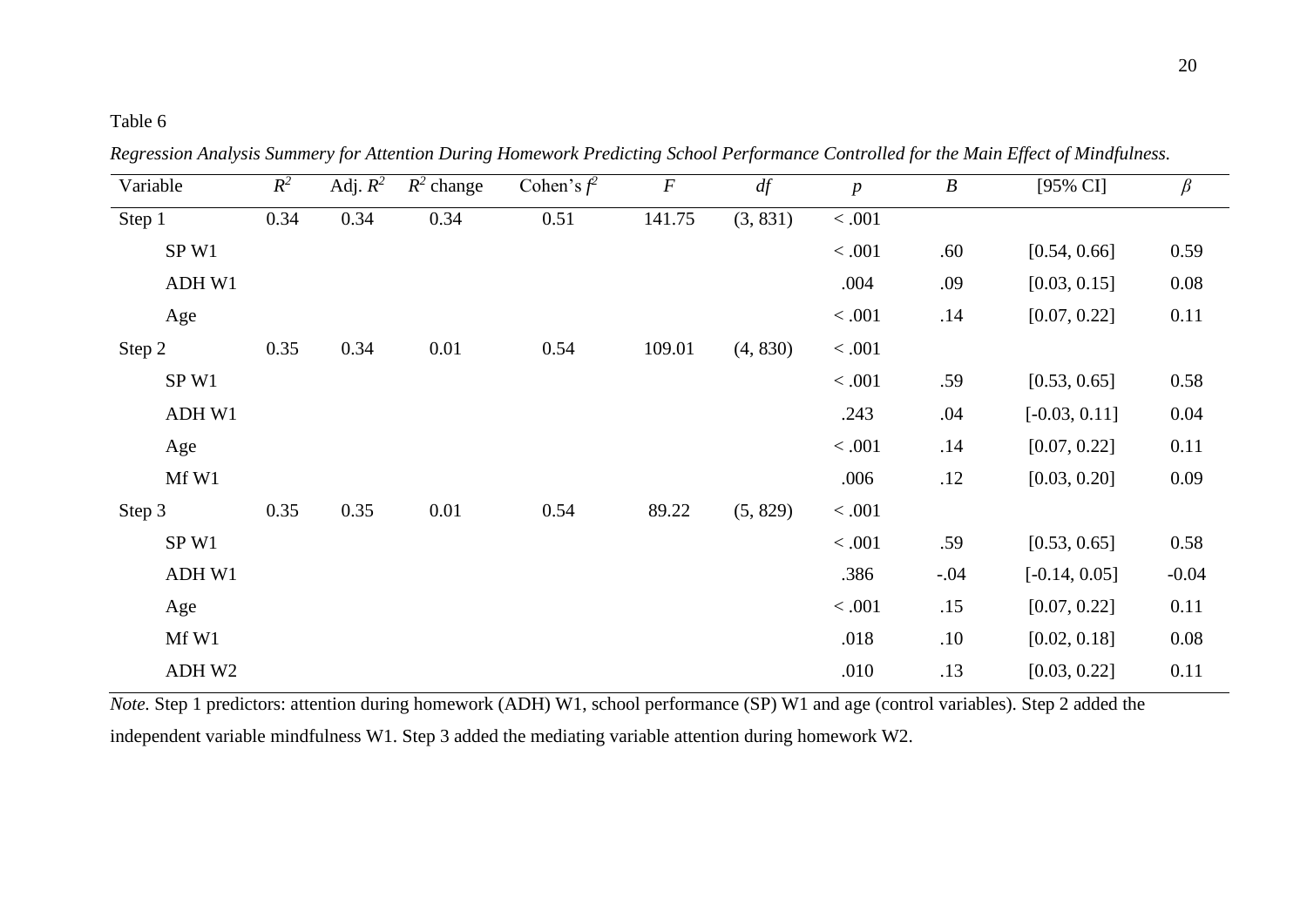### **The Moderating Role of Sex**

To test if the relationship between mindfulness and school performance is stronger for girls compared to boys, a multiple linear regression analysis was conducted. The centered variable sex\*mindfulness was not a significant predictor of school performance W3,  $B = .11$ ,  $t(834) = 1.54$ ,  $p = .399$ , 95% CI = [-0.03, 0.25] (see table 7). This suggest that there is no difference for boys and girls in the effect of mindfulness on school performance.

In addition, it was tested whether the relationship between mindfulness and school performance was stronger for girls compared to boys. Again, the centered variable sex\*mindfulness was not a significant predictor of attention during homework W2,  $B = .07$ ,  $t(834) = 1.31, p = .190, 95\% \text{ CI} = [-0.03, 0.17].$  There seems to be no difference for boys and girls in the effect of mindfulness on attention during homework.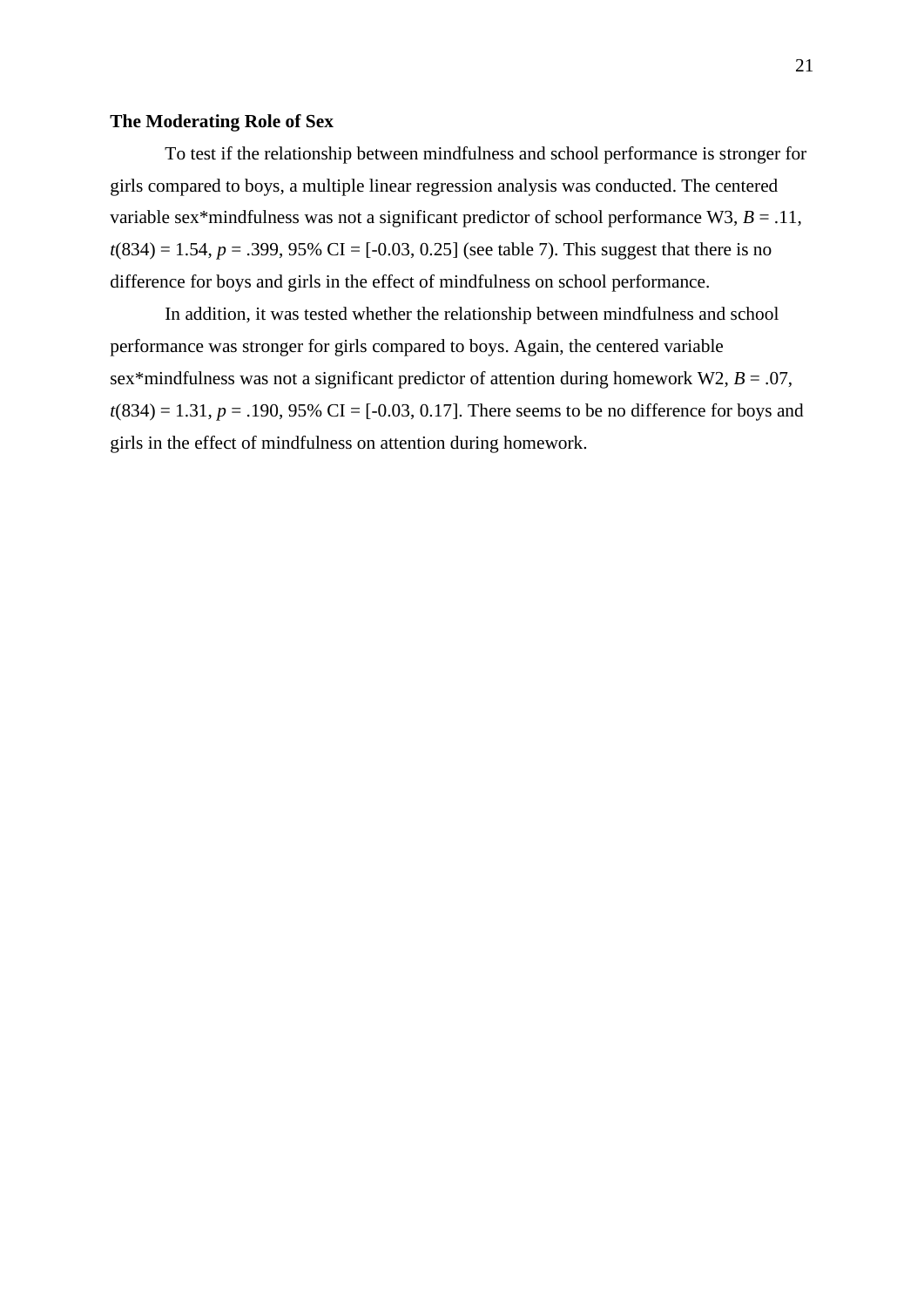# Table 7

| Variable | $R^2$ | Adj. $\overline{R^2}$ | $R^2$ change | $\boldsymbol{F}$ | df       | $\boldsymbol{p}$ | $\boldsymbol{B}$ | $[95\% \text{ CI}]$ | $\beta$  |
|----------|-------|-----------------------|--------------|------------------|----------|------------------|------------------|---------------------|----------|
| Step 1   | 0.33  | 0.33                  | 0.33         | 206.71           | (2, 832) | $<.001$          |                  |                     |          |
| SP W1    |       |                       |              |                  |          | < .001           | .61              | [0.55, 0.67]        | 0.60     |
| Age      |       |                       |              |                  |          | $<.001$          | .14              | [0.07, 0.22]        | 0.11     |
| Step 2   | 0.34  | 0.34                  | 0.01         | 144.91           | (3, 831) | < .001           |                  |                     |          |
| SP W1    |       |                       |              |                  |          | $<.001$          | .59              | [0.53, 0.65]        | 0.58     |
| Age      |       |                       |              |                  |          | < .001           | .14              | [0.07, 0.22]        | 0.11     |
| Mf W1    |       |                       |              |                  |          | < .001           | .14              | [0.07, 0.21]        | 0.11     |
| Step 3   | 0.35  | 0.35                  | 0.01         | 89.10            | (5, 829) | $<.001$          |                  |                     |          |
| SP W1    |       |                       |              |                  |          | < .001           | .58              | [0.52, 0.64]        | 0.57     |
| Age      |       |                       |              |                  |          | $<.001$          | .14              | [0.07, 0.22]        | 0.11     |
| Mf W1    |       |                       |              |                  |          | .101             | .08              | $[-0.02, 0.18]$     | $0.07\,$ |
| Sex      |       |                       |              |                  |          | .399             | $-.17$           | $[-0.56, 0.23]$     | $-0.09$  |
| Sex*Mf   |       |                       |              |                  |          | .125             | .11              | [0.03, 0.25]        | 0.17     |

Regression Analysis Summery for Mindfulness Predicting School Performance and the moderating role of sex.

*Note.* Step 1 predictors: school performance (SP) W1 and age (control variables). Step 2 added the independent variable mindfulness W1. Step 3 added the moderating variable sex. All variables used in this analysis were centered.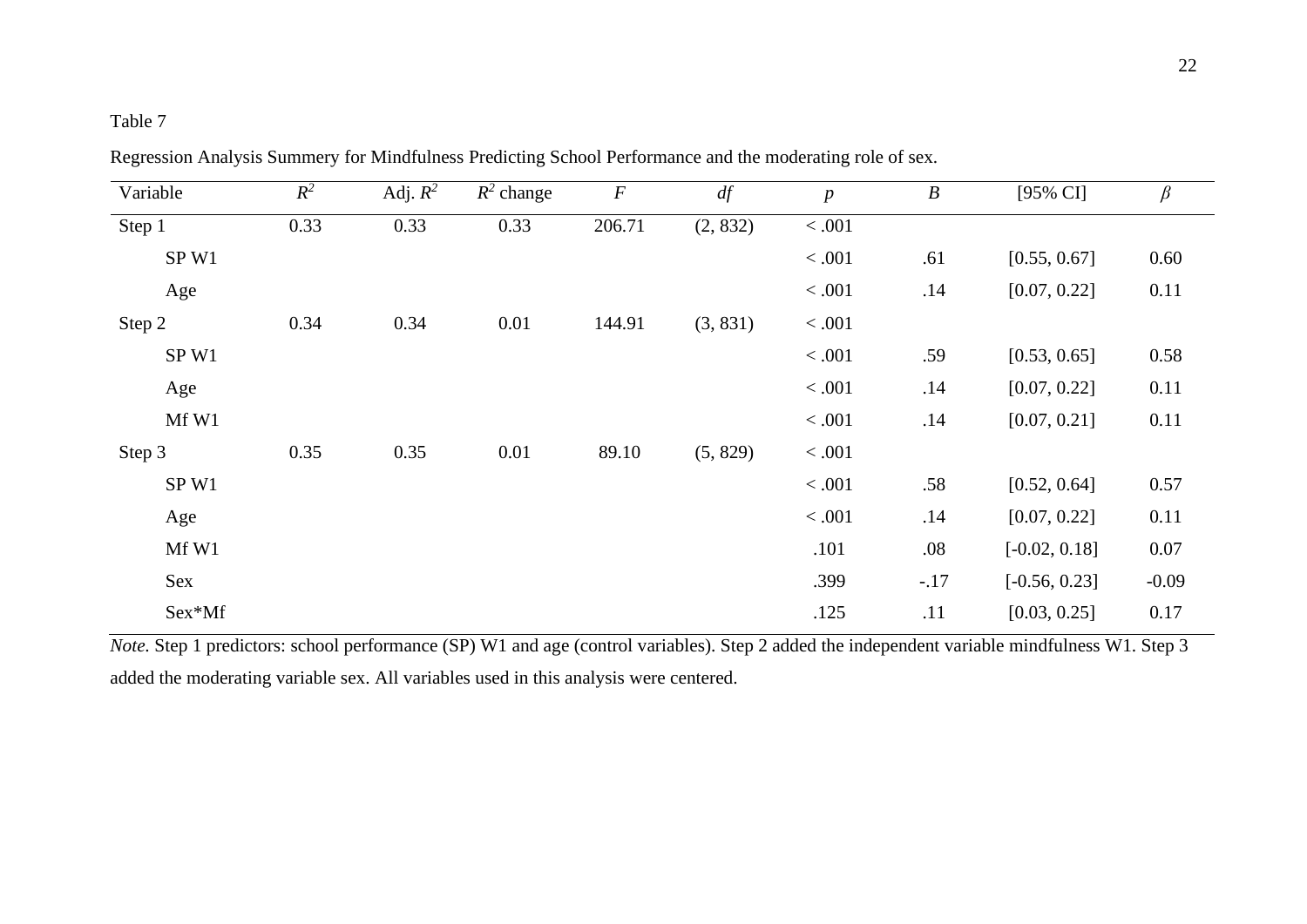# Table 8

| Variable | $R^2$ | Adj. $R^2$ | $R^2$ change | $\boldsymbol{F}$ | df       | $\boldsymbol{p}$ | $\boldsymbol{B}$ | $[95\% \text{ CI}]$ | $\beta$ |
|----------|-------|------------|--------------|------------------|----------|------------------|------------------|---------------------|---------|
| Step 1   | 0.56  | 0.56       | 0.56         | 524.01           | (2, 832) | < .001           |                  |                     |         |
| ADH W1   |       |            |              |                  |          | < .001           | .71              | [0.67, 0.76]        | 0.75    |
| Age      |       |            |              |                  |          | .304             | $-.03$           | $[-0.08, 0.02]$     | $-0.02$ |
| Step 2   | 0.57  | 0.57       | 0.01         | 362.48           | (3, 831) | < .001           |                  |                     |         |
| ADH W1   |       |            |              |                  |          | < .001           | .66              | [0.61, 0.71]        | 0.69    |
| Age      |       |            |              |                  |          | .368             | $-.02$           | $[-0.07, 0.03]$     | $-0.02$ |
| Mf W1    |       |            |              |                  |          | $<.001$          | .13              | [0.07, 0.18]        | 0.11    |
| Step 3   | 0.57  | 0.57       | 0.00         | 219.05           | (5, 829) | < .001           |                  |                     |         |
| ADH W1   |       |            |              |                  |          | < .001           | .65              | [0.61, 0.70]        | 0.68    |
| Age      |       |            |              |                  |          | .382             | $-.02$           | $[-0.07, 0.03]$     | $-0.02$ |
| Mf W1    |       |            |              |                  |          | .012             | .10              | [0.02, 0.17]        | 0.09    |
| Sex      |       |            |              |                  |          | .087             | $-.25$           | $[-0.53, 0.04]$     | $-0.15$ |
| Sex*Mf   |       |            |              |                  |          | .190             | .07              | $[-0.03, 0.17]$     | 0.12    |

Regression Analysis Summery for Mindfulness Predicting attention during homework and the moderating role of sex.

*Note*. Step 1 predictors: attention during homework (ADH) W1 and age (control variables). Step 2 added the independent variable mindfulness W1. Step 3 added the moderating variable sex. All variables used in this analysis were centered.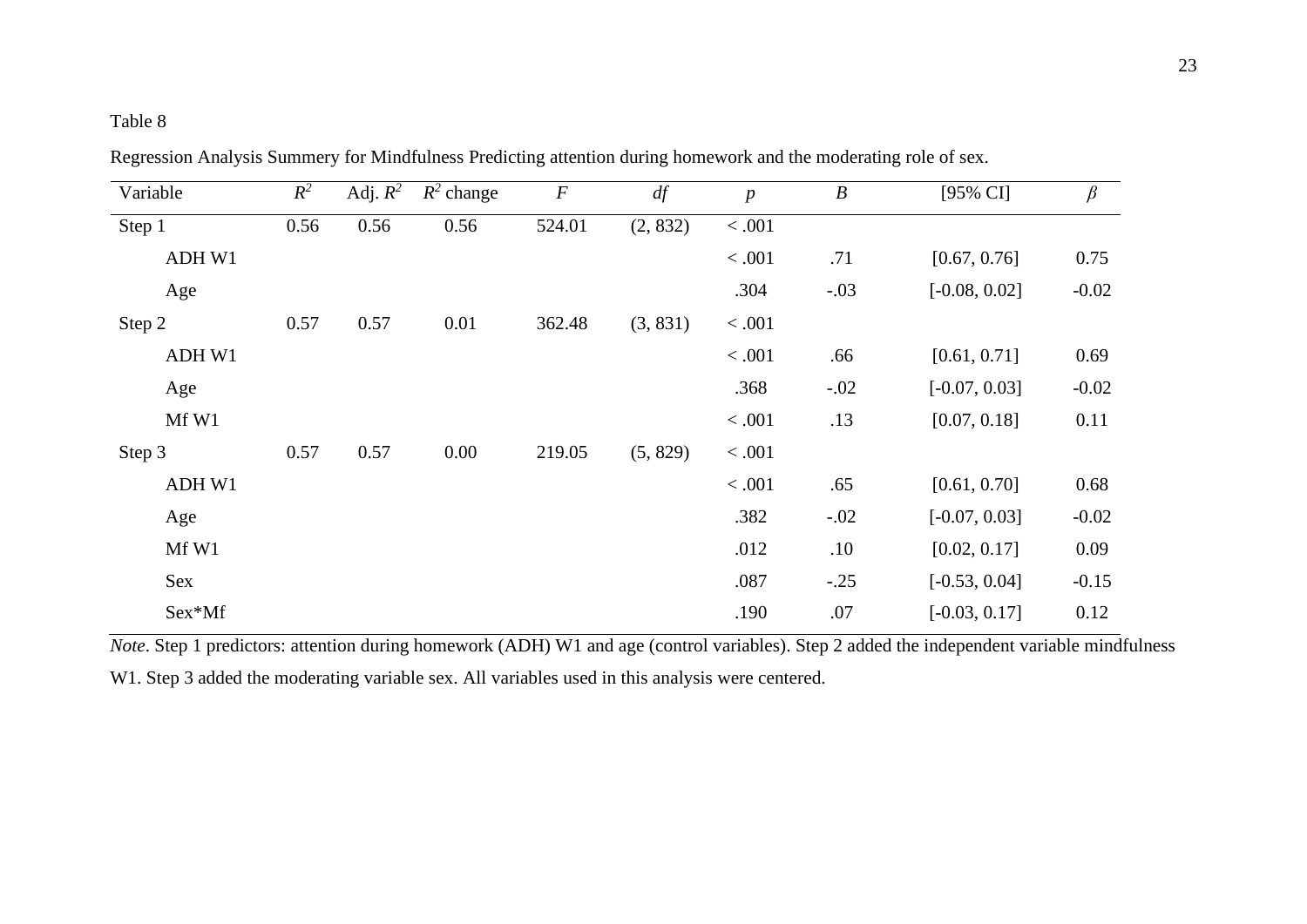### **Discussion**

In this study, the association between mindfulness and school performance including the mediating role of attention during homework and the moderating role of sex was examined. This research showed that higher levels of mindfulness were associated with better school performance. This relation was partly mediated by attention during homework. Thus, higher levels of mindfulness predicted better attention during homework, which in turn predicted better school performance. The effect of mindfulness on school performance and attention during homework did not differ for boys and girls.

### **Mindfulness and School Performance**

A positive association between mindfulness and school performance was found. This implies that a higher level of adolescents' mindfulness was associated with better school performance over time. This finding can be compared to previous cross-sectional and experimental findings that showed a positive association between mindfulness and school performance as well (e.g. Caballero et al., 2019; Franco et al., 2010). This may be caused by the increasing concentration and focus associated with mindfulness, which makes adolescents better able set goals and reach them (Frank et al., 2017; Metz et al., 2013). It is valuable that the results of this longitudinal study support the results of the cross-sectional and experimental studies, because hereby it seems to be confirmed that mindfulness and school performance are also related over a longer period of time and not just on a snapshot. In addition, this study has provided more insight into the effect of mindfulness in school performance specifically for the Netherlands.

### **The Mediating Role of Attention During Homework**

In line with the second hypothesis, the relationship between mindfulness and school performance was (partly) mediated by attention during homework. Thus, a higher level of mindfulness was associated with better attention during homework, which in turn was associated with better school performance. According to Vago and David (2012), adolescents with higher levels of mindfulness are better able to resist distraction during homework and therefore go deeper into the lesson materials, which leads to better school performance.

The result of the current study is partly consistent with the previous study of Lu et al. (2017). In the study of Lu et al. (2017) the relationship between mindfulness and school performance was *fully* mediated by executive functions. The measurement executive functions may explain the difference in results between the two studies. Attention during homework, measured in the current study, is a small part of the overarching executive functions measured in the study by Lu et al. (2017). Despite that, also in this study the main effect after adding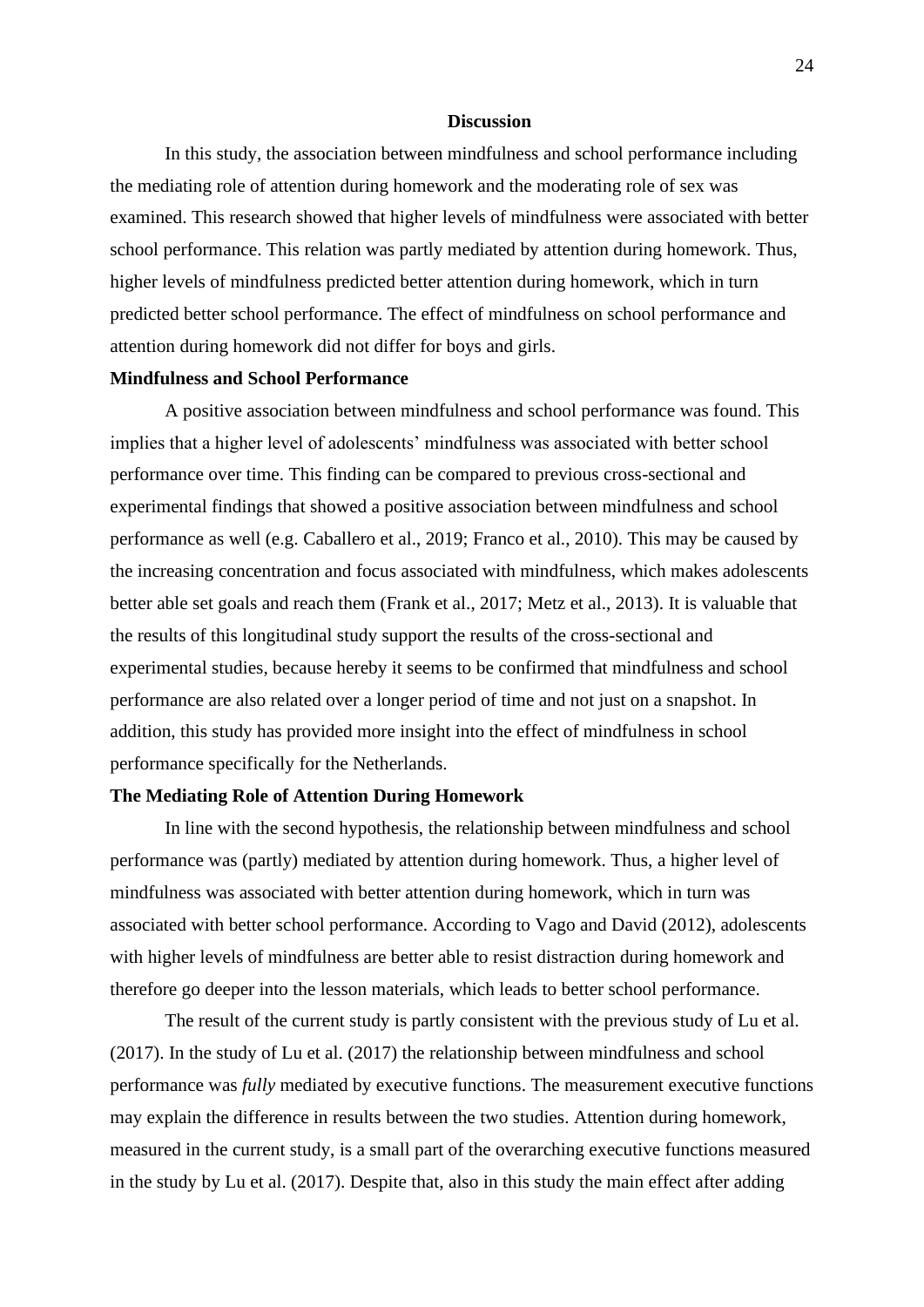attention during homework was very small, but still significant. This suggests that other underlying mechanisms are conceivable. This may be a relevant direction for future research.

### **The Moderating Role of Sex**

Contrary to the expectations of the third hypothesis, there was no difference for boys and girls in the effect of mindfulness on school performance and attention during homework. The experimental studies of Anderson et al. (2007) and Kang et al. (2019) showed that the effect of mindfulness interventions was bigger for girls than for boys. One possible explanation for the deviating result of this study compared to the study of Kang et al. (2019) are the measurements. Kang et al. (2019) examined the differences in the effect of mindfulness training on *emotional wellbeing*, whereas this study examined the effect of mindfulness on school performance. Kang et al. (2019) suggested that the effect of mindfulness training for adolescent girls was greater than for boys, because girls have more emotional problems compared to boys. It may be that these emotional problems and emotional wellbeing are not related and comparable to school performance, what caused the different results. In addition, previous studies also did not fully agree on the moderating role of sex on the effect of mindfulness (e.g., Anderson et al., 2007; Chambers et al., 2008; Kang et al., 2019; van de Weijer-Bergsma et al., 2014). It can be concluded that not enough is known yet and that the moderating role of sex on the effect of mindfulness will need to be further investigated.

#### **Strengths and limitations**

This study has several strengths. First, this study is based on longitudinal data, which makes it possible to draw conclusions over time. Second, for the measurements only validated scales were used and this contributes to the internal validity of the data and the results. Third, an attrition analysis was conducted to control if the dropout groups differed from the participating groups. There were no differences between the groups what contributes to a nonbiased sample.

However, the findings reported here face a number of limitations as well. First, participants were not randomly selected to participate, what makes this study less generalizable to the adolescent population aged between 11 and 15. The questionnaires were completed at seven secondary schools throughout the Netherlands. The current study included data from 6 of these schools. The Netherlands has many schools with their own educational vision and interpretation which attracts specific students (Rijksoverheid, n.d.). Therefore, it is likely that not everyone was represented in this sample. It is important to keep this in mind when drawing conclusions, because these results may give a distorted picture of reality.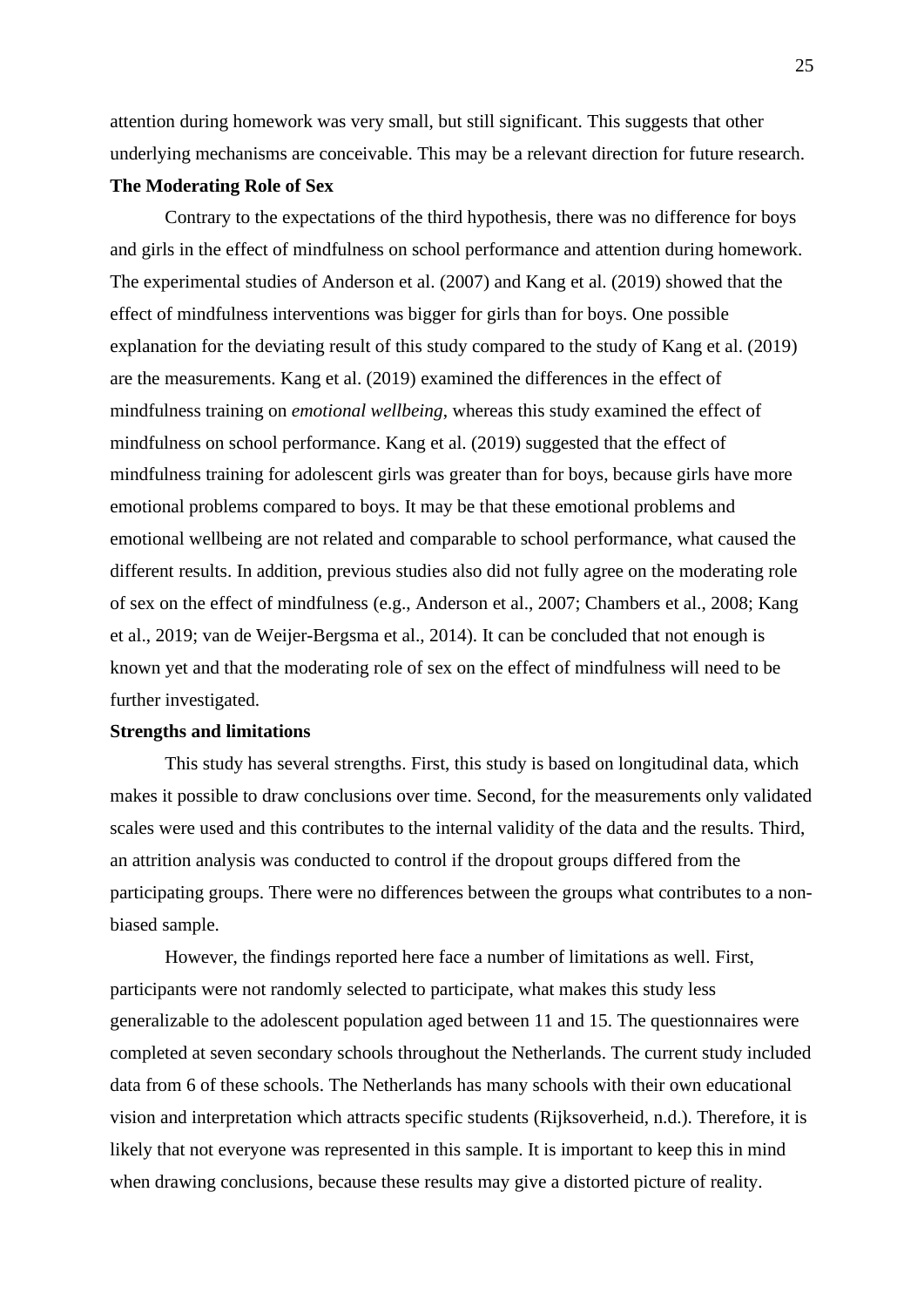Second, the quantitative research design makes it harder to focus on understanding the whole context of the problem. In this study a small part of the context is investigated without the opportunity to ask for further details such as ways in which homework is done, how much time they spend on their homework, whether they are actively engaged in mindfulness, how they are engaged in mindfulness etc. The ability to ask further questions helps to identify the problem even more precisely and it would provide a lot of additional information.

This study shows that mindfulness can positively affect school performance of adolescents. Schools should become more aware of this and respond to it. Students should be guided on how to increase their mindfulness so that they will perform better at school and profit from other positive effects (e.g. increased mental wellbeing). In addition to schools, for example parents, sports clubs, municipalities and the government can also play a role in increasing mindfulness among adolescents. They should be committed to help adolescents with increasing mindfulness. But, to properly help adolescents with this, further research is needed on strategies to increase adolescents' mindfulness.

In addition, It would be good to repeat the study with a randomized sample, what makes the results more generalizable to all adolescents. It is also relevant to explore other underlying mechanisms for the relationship between mindfulness and school performance. This study found that this relationship cannot yet be fully explained by attention during homework and that it would be helpful to investigate other aspects of executive functions (e.g. self-monitoring and working memory) as well.

### **Conclusion**

There is growing knowledge about the positive effects of mindfulness for adolescents' wellbeing and school performance. This study found that higher levels of mindfulness seem to lead to better school performance and this relationship is mediated by attention during homework. Efforts to heighten awareness in schools about the positive effects of mindfulness should be made, because increasing mindfulness is a very promising way to improve adolescents' performance in school.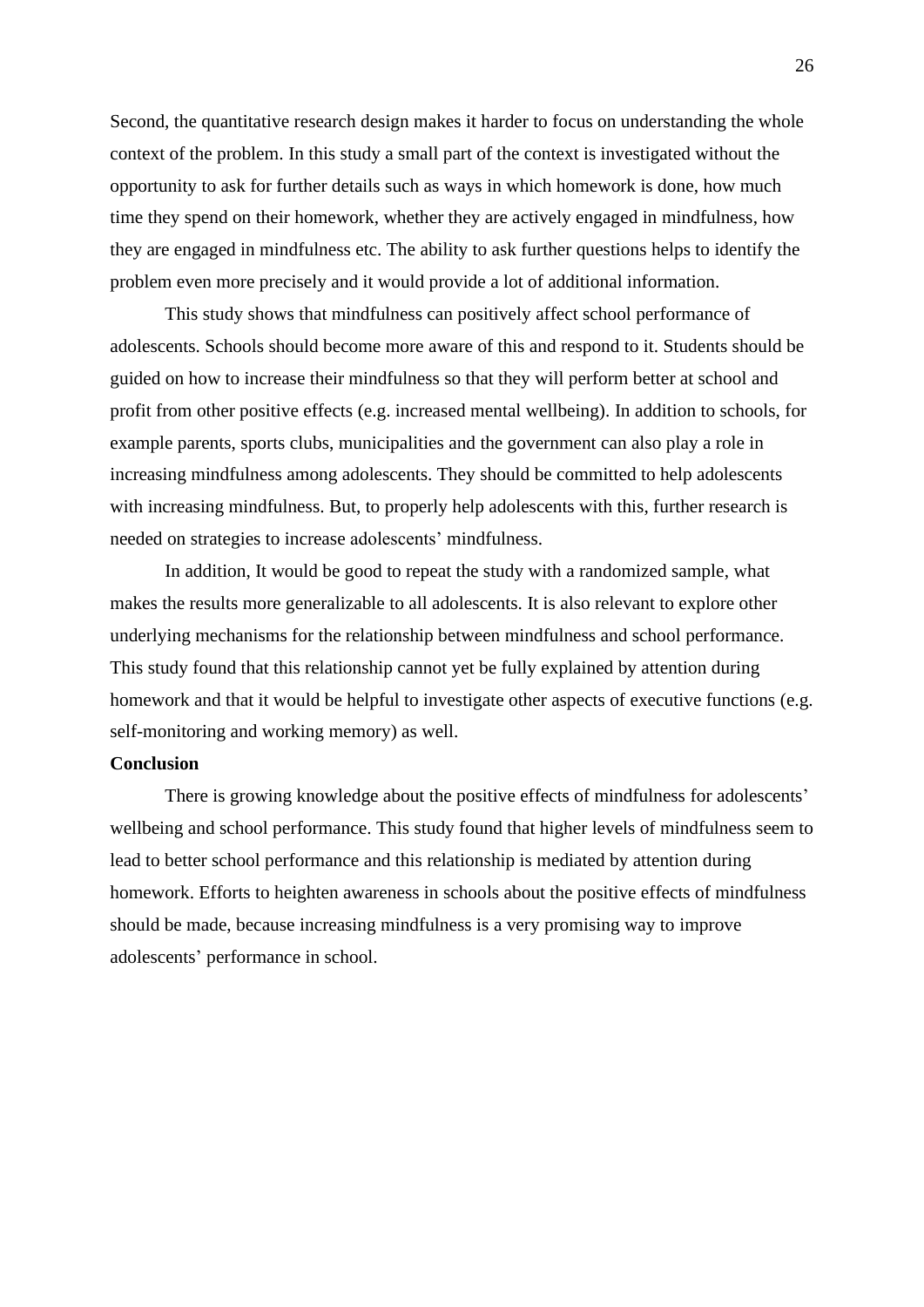### **References**

- Anderson, N. D., Lau, M. A., Segal, Z. V., & Bishop, S. R. (2007). Mindfulness-based stress reduction and attentional control. *Clinical Psychology & Psychotherapy: An International Journal of Theory & Practice, 14*(6), 449-463. <https://doi.org/10.1002/cpp.544>
- Bakosh, L. S., Snow, R. M., Tobias, J. M., Houlihan, J. L., & Barbosa-Leiker, C. (2016). Maximizing mindful learning: Mindful awareness intervention improves elementary school students' quarterly grades. *Mindfulness, 7*(1), 59-67. <https://doi.org/10.1007/s12671-015-0387-6>
- Beauchemin, J., Hutchins, T. L., & Patterson, F. (2008). Mindfulness meditation may lessen anxiety, promote social skills, and improve academic performance among adolescents with learning disabilities. *Complementary health practice review, 13*(1), 34-45. <https://doi.org/10.1177/1533210107311624>
- Bronfenbrenner, U., & Morris, P. A. (2007). The bioecological model of human development. *Handbook of child psychology, 1*.<https://doi.org/10.1002/9780470147658.chpsy0114>
- Brown, K. W., & Ryan, R. M. (2003). The benefits of being present: Mindfulness and its role in psychological well-being. *Journal of personality and social psychology, 84*(4), 822. <https://doi.org/10.1037/0022-3514.84.4.822>
- Brown, K. W., West, A. M., Loverich, T. M., & Biegel, G. M. (2011). Assessing adolescent mindfulness: Validation of an Adapted Mindful Attention Awareness Scale in adolescent normative and psychiatric populations. *Psychological assessment, 23*(4), 1023.<https://doi.org/10.1037/a0021338>
- Caballero, C., Scherer, E., West, M. R., Mrazek, M. D., Gabrieli, C. F., & Gabrieli, J. D. (2019). Greater mindfulness is associated with better academic achievement in middle school. *Mind, Brain, and Education, 13*(3), 157-166. <https://doi.org/10.1111/mbe.12200>
- Chambers, R., Lo, B. C. Y., & Allen, N. B. (2008). The impact of intensive mindfulness training on attentional control, cognitive style, and affect. *Cognitive therapy and research*, *32*(3), 303-322. <https://doi.org/10.1007/s10608-007-9119-0>
- Cheek, J., Abrams, E. M., Lipschitz, D. L., Vago, D. R., & Nakamura, Y. (2017). Creating novel school-based education programs to cultivate mindfulness in youth: What the letters told us. *Journal of Child and Family Studies*, *26*(9), 2564-2578. [https://doi](https://doi-org.proxy.library.uu.nl/10.1007/s10826-017-0761-1)[org.proxy.library.uu.nl/10.1007/s10826-017-0761-1](https://doi-org.proxy.library.uu.nl/10.1007/s10826-017-0761-1)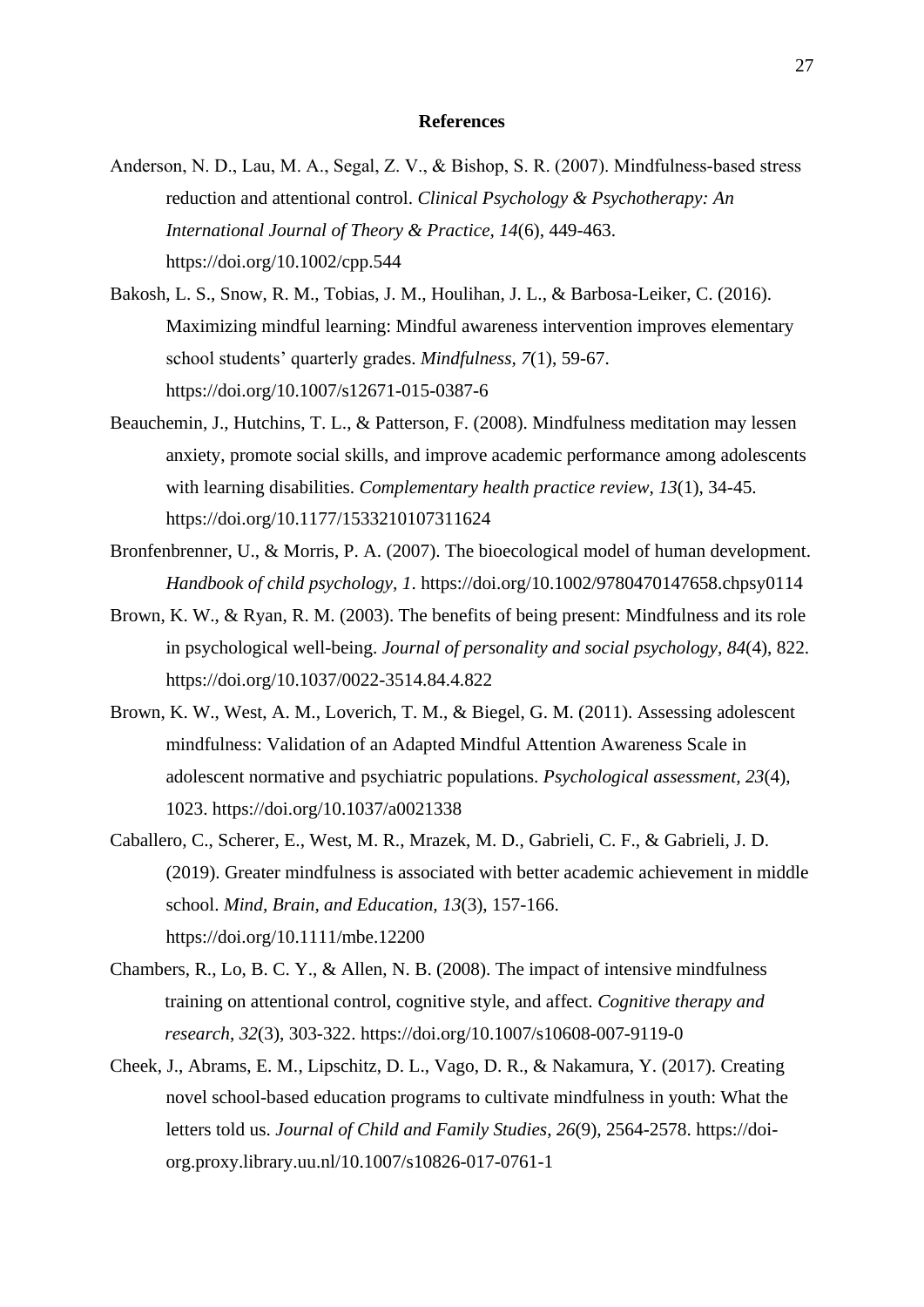- Cicchetti, D., Ganiban, J., & Barnett, D. (1991). Contributions from the study of high risk populations to understanding the development of emotion regulation. In J. Garber & K. Dodge (Eds.), *The development of emotion regulation and dysregulation* (pp. 15– 49). New York: Cambridge University Press.
- Diamond, A. (2013). Executive functions. *Annual review of psychology*, *64*, 135-168. https://doi.org/10.1146/annurev-psych-113011-143750
- Franco, C., Mañas, I., Cangas, A. J., & Gallego, J. (2010). The applications of mindfulness with students of secondary school: Results on the academic performance, self-concept and anxiety. In *World Summit on Knowledge Society* (pp. 83-97). Springer, Berlin, Heidelberg. [https://doi.org/10.1007/978-3-642-16318-0\\_10](https://doi.org/10.1007/978-3-642-16318-0_10)
- Frank, J. L., Kohler, K., Peal, A., & Bose, B. (2017). Effectiveness of a school-based yoga program on adolescent mental health and school performance: Findings from a randomized controlled trial. *Mindfulness*, *8*(3), 544-553. [https://doi](https://doi-org.proxy.library.uu.nl/10.1007/s12671-016-0628-3)[org.proxy.library.uu.nl/10.1007/s12671-016-0628-3](https://doi-org.proxy.library.uu.nl/10.1007/s12671-016-0628-3)
- Kang, Y., Rahrig, H., Eichel, K., Niles, H. F., Rocha, T., Lepp, N. E., & Britton, W. B. (2018). Gender differences in response to a school-based mindfulness training intervention for early adolescents. *Journal of school psychology, 68*, 163-176. <http://doi.org/10.1016/j.jsp.2018.03.004>
- Lu, S., Huang, C. C., & Rios, J. (2017). Mindfulness and academic performance: An example of migrant children in China. *Children and Youth Services Review, 82*, 53-59. <https://doi.org/10.1016/j.childyouth.2017.09.008>
- Maltese, A. V., Tai, R. H., & Fan, X. (2012). When is homework worth the time? Evaluating the association between homework and achievement in high school science and math. *The High School Journal*, 52-72.
- Metz, S. M., Frank, J. L., Reibel, D., Cantrell, T., Sanders, R., & Broderick, P. C. (2013). The effectiveness of the learning to BREATHE program on adolescent emotion regulation. *Research in Human Development*, *10*(3), 252-272. <https://doi.org/10.1080/15427609.2013.818488>
- Morton, M. L., Helminen, E. C., & Felver, J. C. (2020). A systematic review of mindfulness interventions on psychophysiological responses to acute stress. *Mindfulness, 11*(9), 2039-2054.<https://doi.org/10.1007/s12671-020-01386-7>
- Rijksoverheid. (n.d.). *Welke soort scholen voor het voortgezet onderwijs zijn er?* https://www.rijksoverheid.nl/onderwerpen/voortgezet-onderwijs/vraag-enantwoord/soorten-scholen-voortgezet-onderwijs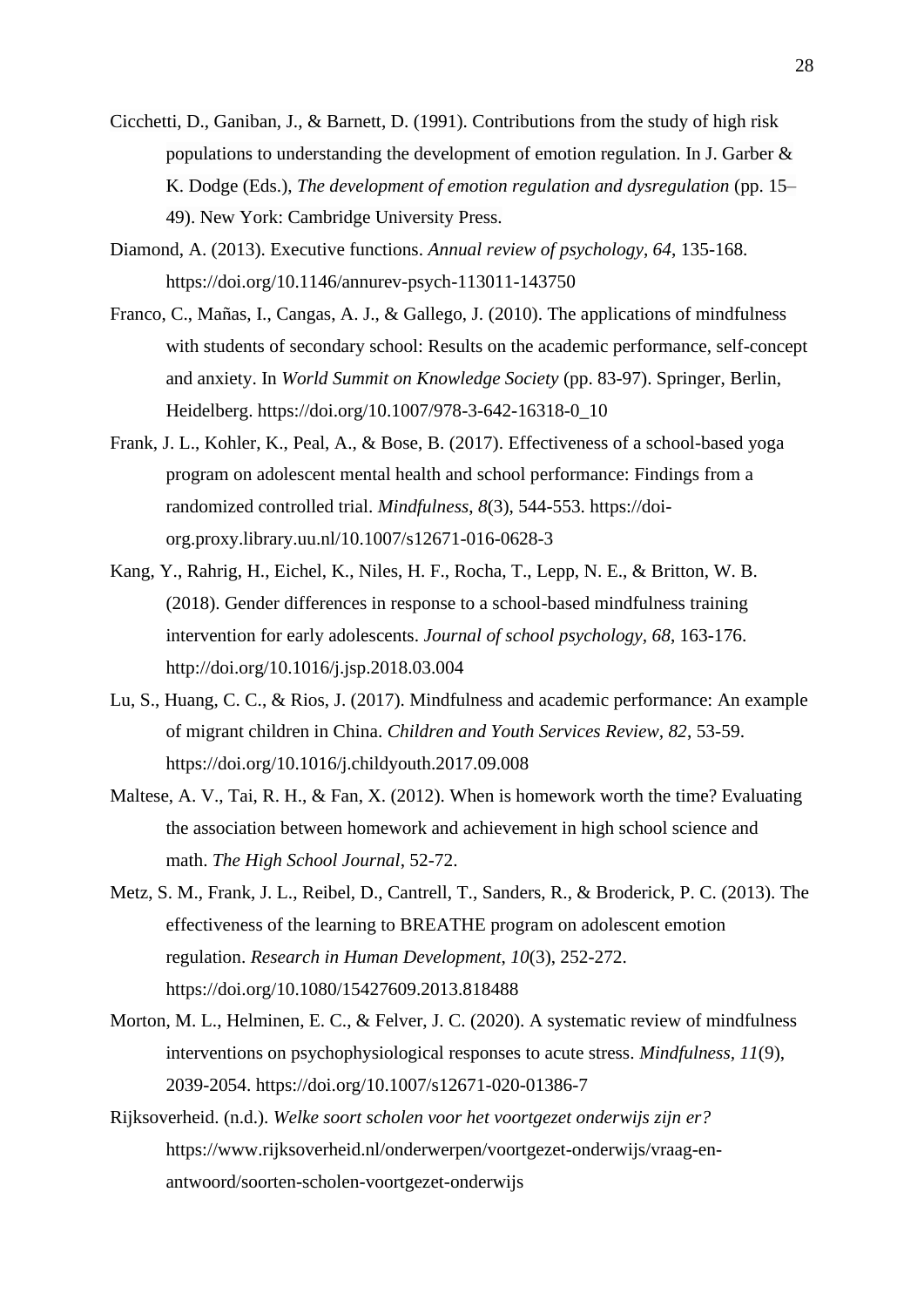- Rodríguez, S., Núñez, J. C., Valle, A., Freire, C., Ferradás, M. D. M., & Rodríguez-Llorente, C. (2019). Relationship Between Students' Prior Academic Achievement and Homework Behavioral Engagement: The Mediating/Moderating Role of Learning Motivation. *Frontiers in psychology, 10*, 1047. <https://doi.org/10.3389/fpsyg.2019.01047>
- RTL Nieuws. (2020, April 20). *Toename stress- en burn-outklachten jongeren: 'Ik had zo'n drie paniekaanvallen per week'.* [https://www.rtlnieuws.nl/nieuws/nederland/artikel/5090506/stress-burnout-jongeren](https://www.rtlnieuws.nl/nieuws/nederland/artikel/5090506/stress-burnout-jongeren-millennials-paniekaanvallen)[millennials-paniekaanvallen](https://www.rtlnieuws.nl/nieuws/nederland/artikel/5090506/stress-burnout-jongeren-millennials-paniekaanvallen)
- RTL Nieuws. (2018, February 24). *Vraagtekens bij mindfulness: 'Je kunt net zo goed gaan bowlen'*. [https://www.rtlnieuws.nl/editienl/artikel/3846351/vraagtekens-bij](https://www.rtlnieuws.nl/editienl/artikel/3846351/vraagtekens-bij-mindfulness-je-kunt-net-zo-goed-gaan-bowlen)[mindfulness-je-kunt-net-zo-goed-gaan-bowlen](https://www.rtlnieuws.nl/editienl/artikel/3846351/vraagtekens-bij-mindfulness-je-kunt-net-zo-goed-gaan-bowlen)
- Smits, J. & H. Vorst (2008). *Schoolvragenlijst voor basisonderwijs en voortgezet onderwijs*. Amsterdam, Nederland: Pearson.
- Vago, D. R., & David, S. A. (2012). Self-awareness, self-regulation, and self-transcendence (S-ART): a framework for understanding the neurobiological mechanisms of mindfulness. *Frontiers in human neuroscience, 6*, 296. <https://doi.org/10.3389/fnhum.2012.00296>
- Van der Schuur, W. A., Baumgartner, S. E., Sumter, S. R., & Valkenburg, P. M. (2020). Exploring the long-term relationship between academic-media multitasking and adolescents' academic achievement. *New Media & Society, 22*(1), 140-158. <https://doi.org/10.1177/1461444819861956>
- Van de Weijer-Bergsma, E., Langenberg, G., Brandsma, R., Oort, F. J., & Bögels, S. M. (2014). The effectiveness of a school-based mindfulness training as a program to prevent stress in elementary school children. *Mindfulness*, *5*(3), 238-248. <https://doi.org/10.1007/s12671-012-0171-9>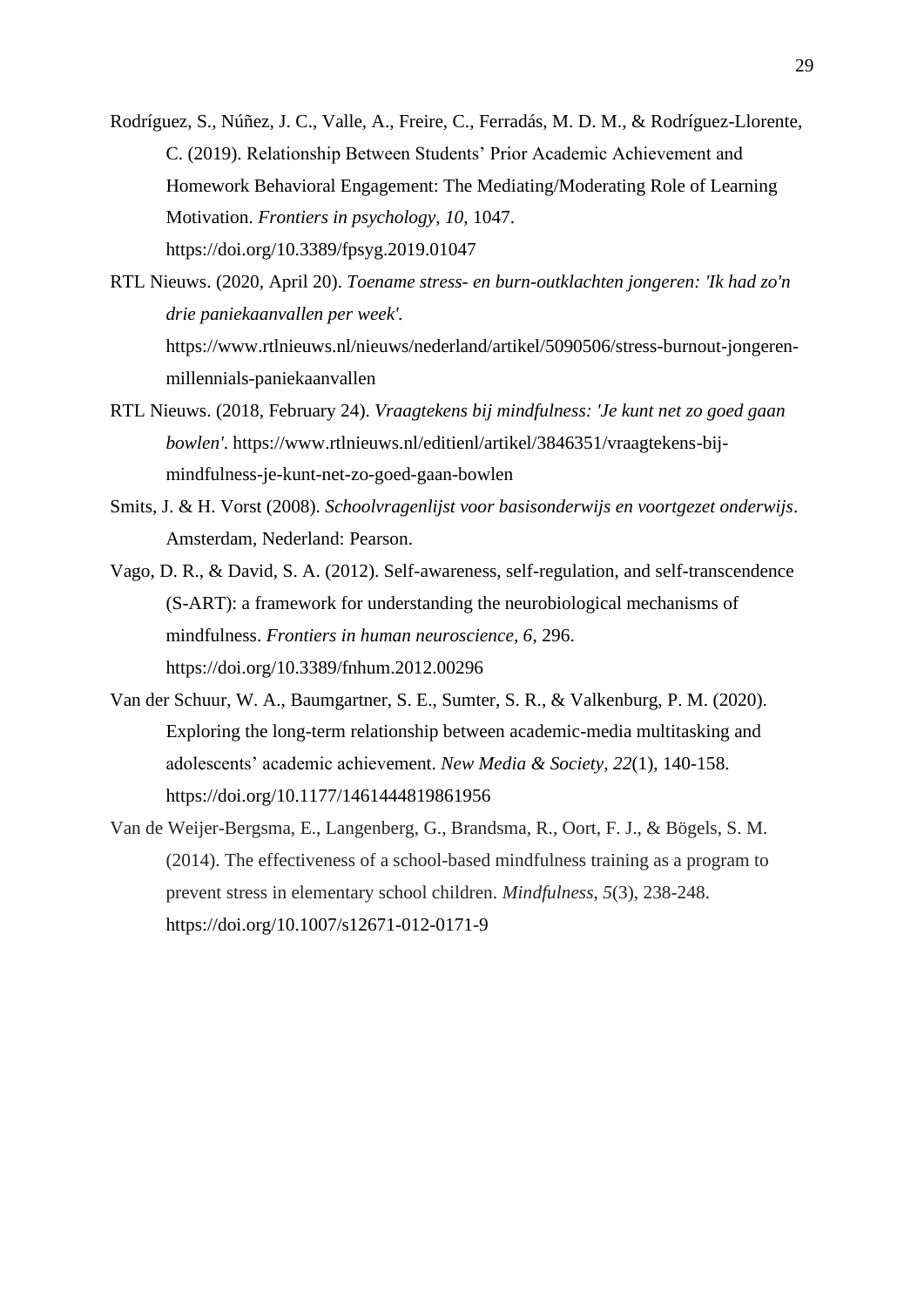## **Appendices**

# **Appendix 1 Syntax**

\* Het verwijderen van missings

COMPUTE filter  $$=(NMISS(MFN1, MFN2, MFN3, MFN4, MFN5, Nederlands 1,$ Engels\_1, Wiskunde\_1, CTH2, CTH1, CTH3, CTH4) <1). VARIABLE LABELS filter\_\$ 'NMISS(MFN1, MFN2, MFN3, MFN4, MFN5, Nederlands\_1, Engels\_1, '+ 'Wiskunde\_1, CTH2, CTH1, CTH3, CTH4) <1 (FILTER)'. VALUE LABELS filter\_\$ 0 'Not Selected' 1 'Selected'. FORMATS filter\_\$ (f1.0). FILTER BY filter \$. EXECUTE.

COMPUTE filter  $$=(NMISS(CTH1 2, CTH2 2, CTH3 2, CTH4 2)\lt1).$ VARIABLE LABELS filter\_\$ 'NMISS(CTH1\_2, CTH2\_2, CTH3\_2, CTH4\_2)<1 (FILTER)'. VALUE LABELS filter\_\$ 0 'Not Selected' 1 'Selected'. FORMATS filter\_\$ (f1.0). FILTER BY filter\_\$. EXECUTE.

COMPUTE filter\_\$=(NMISS(Nederlands\_3, Engels\_3, Wiskunde\_3)<1). VARIABLE LABELS filter\_\$ 'NMISS(Nederlands\_3, Engels\_3, Wiskunde\_3)<1 (FILTER)'. VALUE LABELS filter\_\$ 0 'Not Selected' 1 'Selected'. FORMATS filter  $$ (f1.0).$ FILTER BY filter \$. EXECUTE.

\*Het ompolen van de attention variabelen, item 1, 2 en 3. Dit om ervoor te zorgen dat een hogere score een hogere mate van attetion is. Item 4 krijgt alleen een andere naam.

RECODE CTH1 CTH2 CTH3 (0=4) (1=3) (2=2) (3=1) (4=0) INTO Att1\_1 Att2\_1 Att3\_1. **EXECUTE**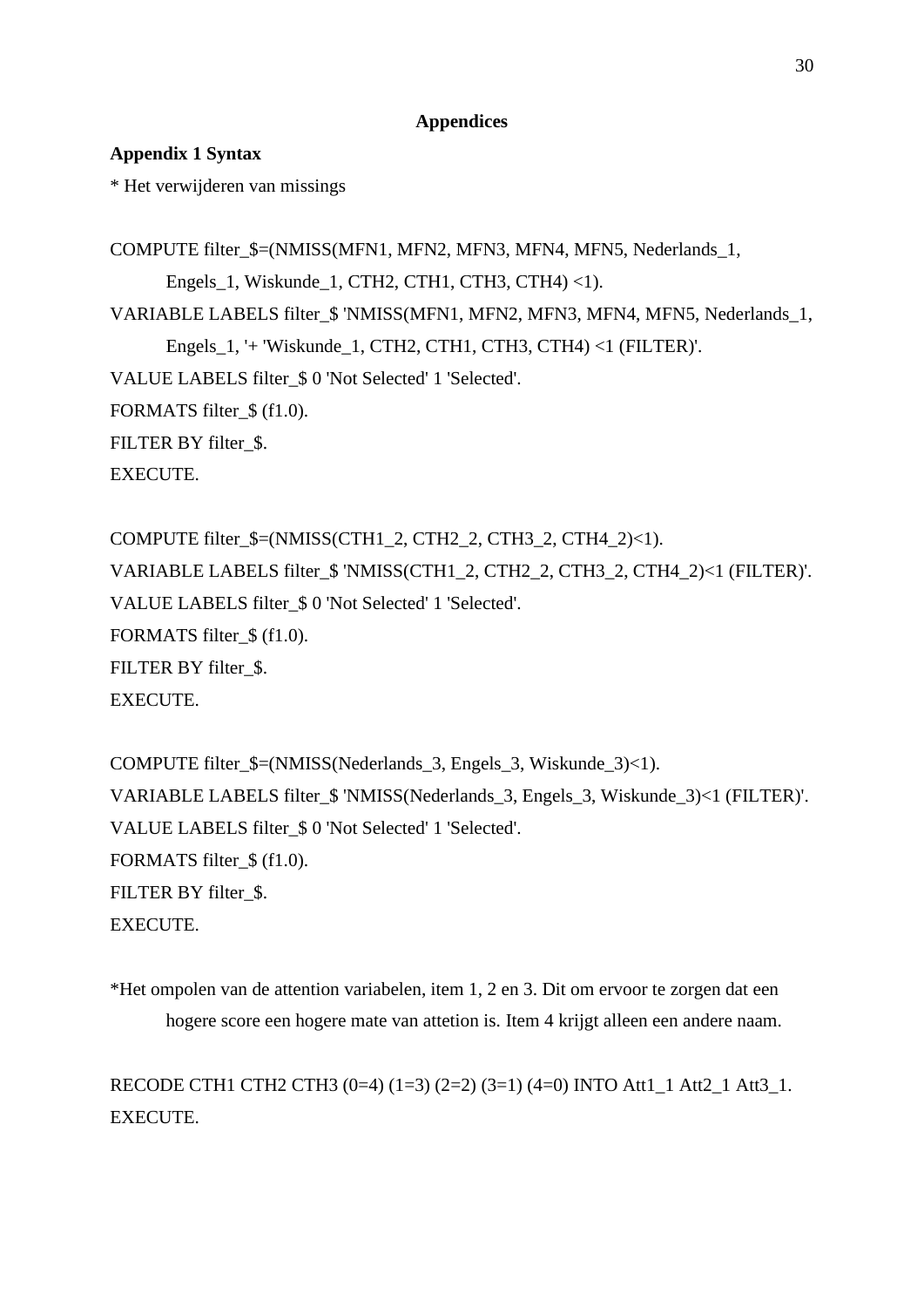RECODE CTH4  $(0=0)$   $(1=1)$   $(2=2)$   $(3=3)$   $(4=4)$  INTO Att4 1. EXECUTE.

RECODE CTH1\_2 CTH2\_2 CTH3\_2 (0=4) (1=3) (2=2) (3=1) (4=0) INTO Attention1\_2

Attention2\_2 Attention3\_2. EXECUTE.

RECODE CTH4  $(0=0)$   $(1=1)$   $(2=2)$   $(3=3)$   $(4=4)$  INTO Attention4\_2. EXECUTE.

\* Het ompolen van de mindfulness variabelen. Dit om ervoor te zorgen dat een hogere score een hogere mate van mindfulness is.

```
RECODE MFN1 MFN2 MFN3 MFN4 MFN5 (0=4) (1=3) (2=2) (3=1) (4=0) INTO 
      Mindfulness1_1 Mindfulness2_1 Mindfulness3_1 Mindfulness4_1 Mindfulness5_1.
EXECUTE.
```
\* Mean score van mindfulness wave 1

```
COMPUTE Mindfulness_W1=(Mindfulness1_1 + Mindfulness2_1 + Mindfulness3_1 +
      Mindfulness4_1 + Mindfulness5_1) / 5.
EXECUTE.
```
\* Mean scores van school performance voor wave 1 en 3

COMPUTE SchoolP\_W1=(Nederlands\_1 + Engels\_1 + Wiskunde\_1) / 3. EXECUTE.

COMPUTE SchoolP\_W3=(Nederlands\_ $3 +$  Engels\_ $3 +$ Wiskunde\_ $3)$  / 3. EXECUTE.

\*Attrition analysis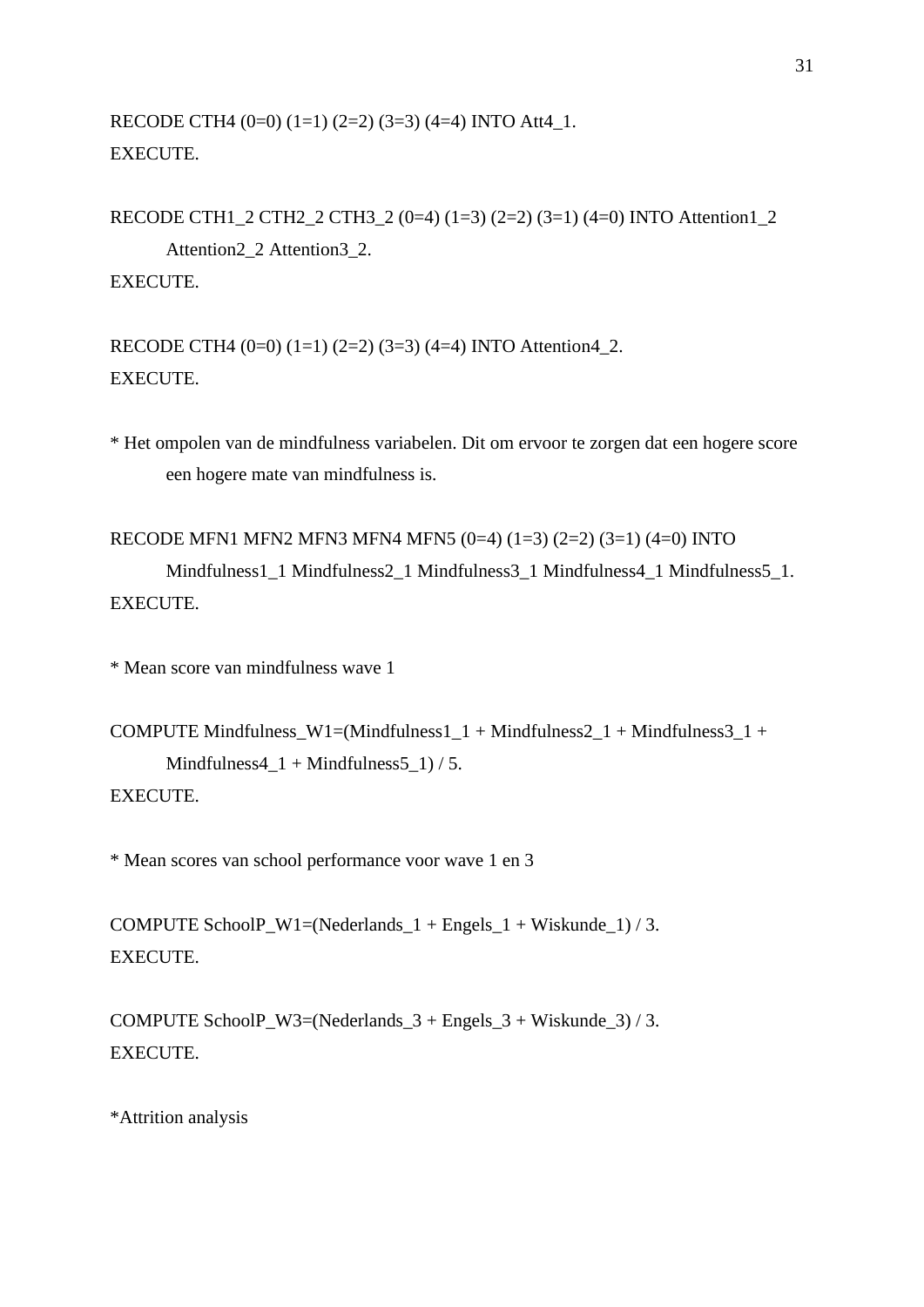RECODE Attention W2 (0 thru 4=1) (ELSE=0) INTO Dummy Attention W2. EXECUTE.

# REGRESSION

 /DESCRIPTIVES MEAN STDDEV CORR SIG N /MISSING LISTWISE /STATISTICS COEFF OUTS R ANOVA /CRITERIA=PIN(.05) POUT(.10) /NOORIGIN /DEPENDENT SchoolP\_W1 /METHOD=ENTER Dummy\_Attention\_W2.

```
SELECT IF (NMISS(CTH1, CTH2, CTH3, CTH4, MFN1, MFN2, MFN3, MFN4, MFN5, 
      Nederlands 1, Engels 1, Wiskunde 1)<1).
EXECUTE.
```

```
RECODE SchoolP_W3 (0 thru 10=1) (ELSE=0) INTO Dummy_SchoolP_W3.
EXECUTE.
```
# REGRESSION

 /MISSING LISTWISE /STATISTICS COEFF OUTS R ANOVA /CRITERIA=PIN(.05) POUT(.10) /NOORIGIN /DEPENDENT Dummy\_SchoolP\_W3 /METHOD=ENTER Attention\_W2.

\* Discriptive statistics voor de attention wave 1 en 2

DESCRIPTIVES VARIABLES=Attention\_W2 /STATISTICS=MEAN STDDEV MIN MAX.

DESCRIPTIVES VARIABLES=Attention\_W1 /STATISTICS=MEAN STDDEV MIN MAX.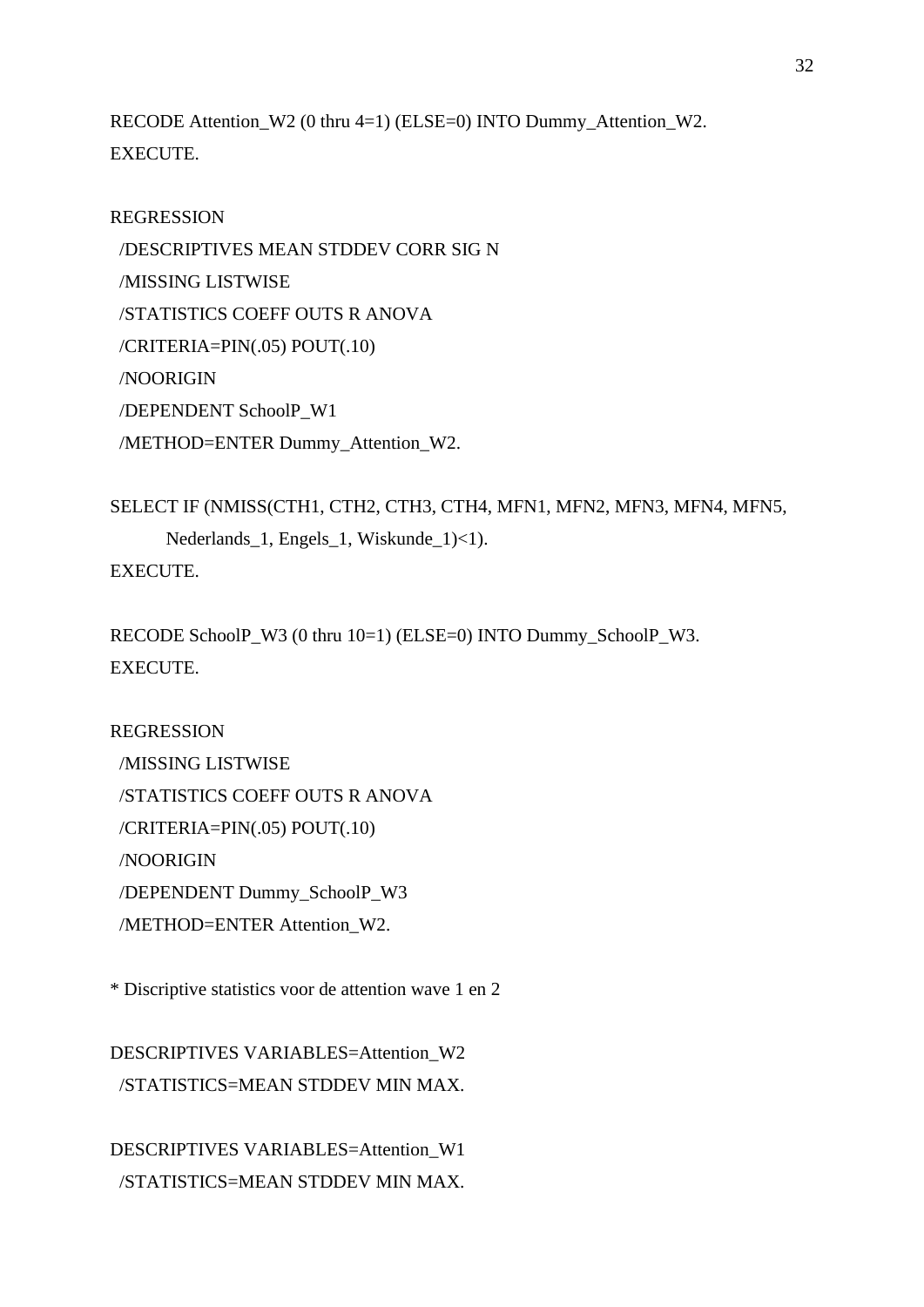\* Betrouwbaarheids analyse voor attention Wave 1 en 2

## RELIABILITY

 /VARIABLES=Attention1\_2 Attention2\_2 Attention3\_2 Attention4\_2 /SCALE('ALL VARIABLES') ALL /MODEL=ALPHA /SUMMARY=TOTAL.

## RELIABILITY

 /VARIABLES=Att1\_1 Att2\_1 Att3\_1 Att4\_1 /SCALE('ALL VARIABLES') ALL /MODEL=ALPHA /SUMMARY=TOTAL.

\* Desciptive statistics voor mindfulness wave 1

DESCRIPTIVES VARIABLES=Mindfulness\_W1 /STATISTICS=MEAN STDDEV MIN MAX.

\* Betrouwbaarheidsanalyse voor mindfulness wave 1

## RELIABILITY

 /VARIABLES=Mindfulness1\_1 Mindfulness2\_1 Mindfulness3\_1 Mindfulness4\_1 Mindfulness<sub>5</sub>\_1 /SCALE('ALL VARIABLES') ALL /MODEL=ALPHA /SUMMARY=TOTAL.

\* Descriptive statistics voor school performance wave 1 en 3

DESCRIPTIVES VARIABLES=SchoolP\_W3 /STATISTICS=MEAN STDDEV MIN MAX.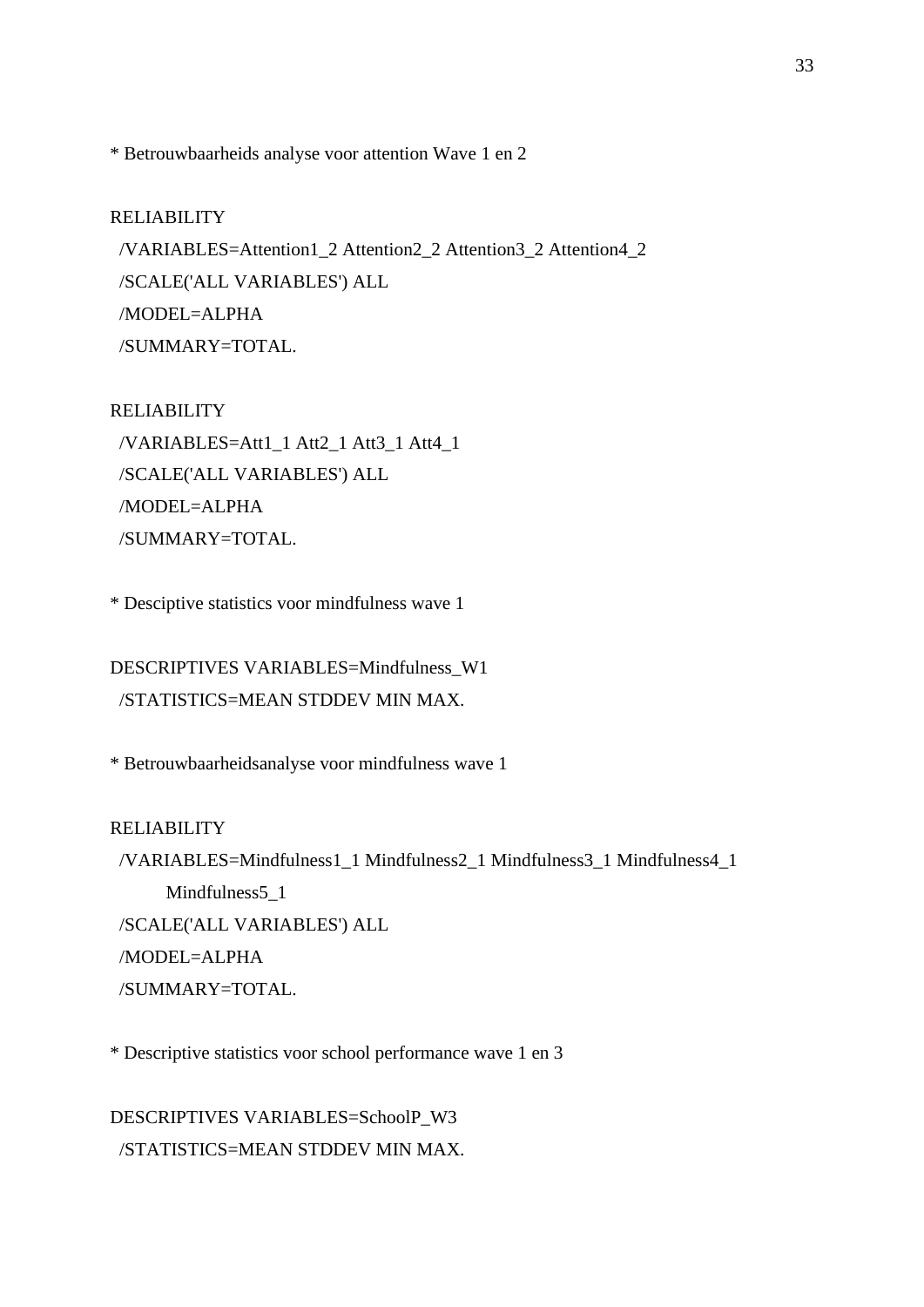# DESCRIPTIVES VARIABLES=SchoolP\_W1 /STATISTICS=MEAN STDDEV MIN MAX.

\*Assumpties controleren

REGRESSION /MISSING LISTWISE /STATISTICS COEFF OUTS R ANOVA COLLIN TOL /CRITERIA=PIN(.05) POUT(.10) /NOORIGIN /DEPENDENT SchoolP\_W3 /METHOD=ENTER SchoolP\_W1 Attention\_W1 Attention\_W2 Mindfulness\_W1 SEX AGE /SCATTERPLOT=(\*ZRESID ,\*ZPRED) /RESIDUALS HISTOGRAM(ZRESID) NORMPROB(ZRESID).

REGRESSION /MISSING LISTWISE /STATISTICS COEFF OUTS R ANOVA COLLIN TOL /CRITERIA=PIN(.05) POUT(.10) /NOORIGIN /DEPENDENT Attention\_W2 /METHOD=ENTER SchoolP\_W1 Attention\_W1 Mindfulness\_W1 SEX AGE SchoolP\_W3 /SCATTERPLOT=(\*ZRESID ,\*ZPRED) /RESIDUALS HISTOGRAM(ZRESID) NORMPROB(ZRESID).

\* Correlation Matirx

**CORRELATIONS** 

 /VARIABLES=SEX Mindfulness\_W1 Attention\_W1 Attention\_W2 SchoolP\_W1 SchoolP\_W3 /PRINT=TWOTAIL NOSIG /MISSING=PAIRWISE.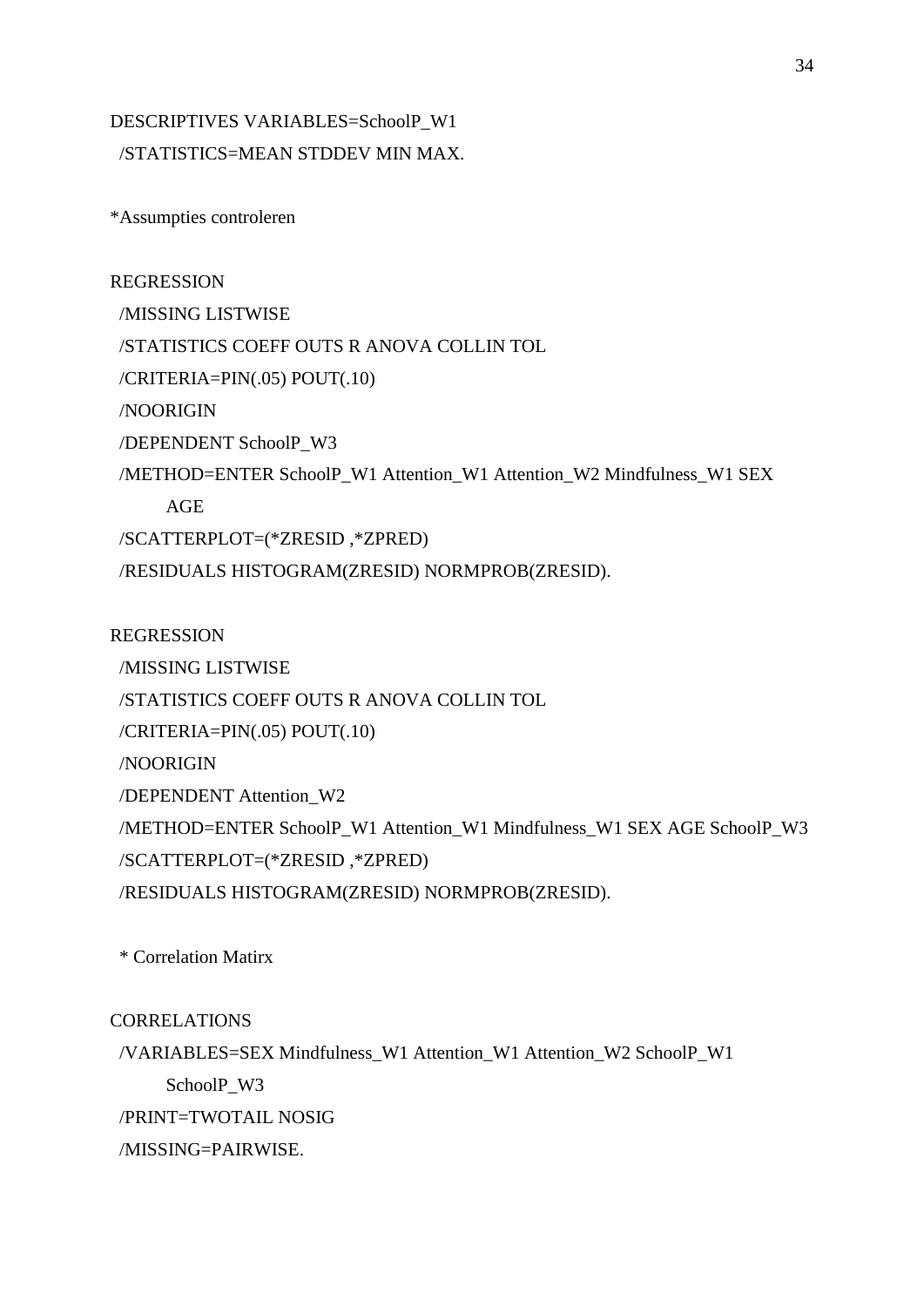\* Regressie H1

REGRESSION

 /DESCRIPTIVES MEAN STDDEV CORR SIG N /MISSING LISTWISE /STATISTICS COEFF OUTS CI(95) R ANOVA CHANGE /CRITERIA=PIN(.05) POUT(.10) /NOORIGIN /DEPENDENT SchoolP\_W3 /METHOD=ENTER AGE SchoolP\_W1 /METHOD=ENTER Mindfulness\_W1.

\* Mediatie van attention during homework op relatie tussen mindfulness en school performance

REGRESSION

/DESCRIPTIVES MEAN STDDEV CORR SIG N

/MISSING LISTWISE

/STATISTICS COEFF OUTS CI(95) R ANOVA CHANGE

/CRITERIA=PIN(.05) POUT(.10)

/NOORIGIN

/DEPENDENT SchoolP\_W3

/METHOD=ENTER AGE SchoolP\_W1

/METHOD=ENTER Mindfulness\_W1.

REGRESSION

/DESCRIPTIVES MEAN STDDEV CORR SIG N

/MISSING LISTWISE

/STATISTICS COEFF OUTS CI(95) R ANOVA CHANGE

/CRITERIA=PIN(.05) POUT(.10)

/NOORIGIN

/DEPENDENT Attention\_W2

/METHOD=ENTER AGE Attention\_W1

/METHOD=ENTER Mindfulness\_W1.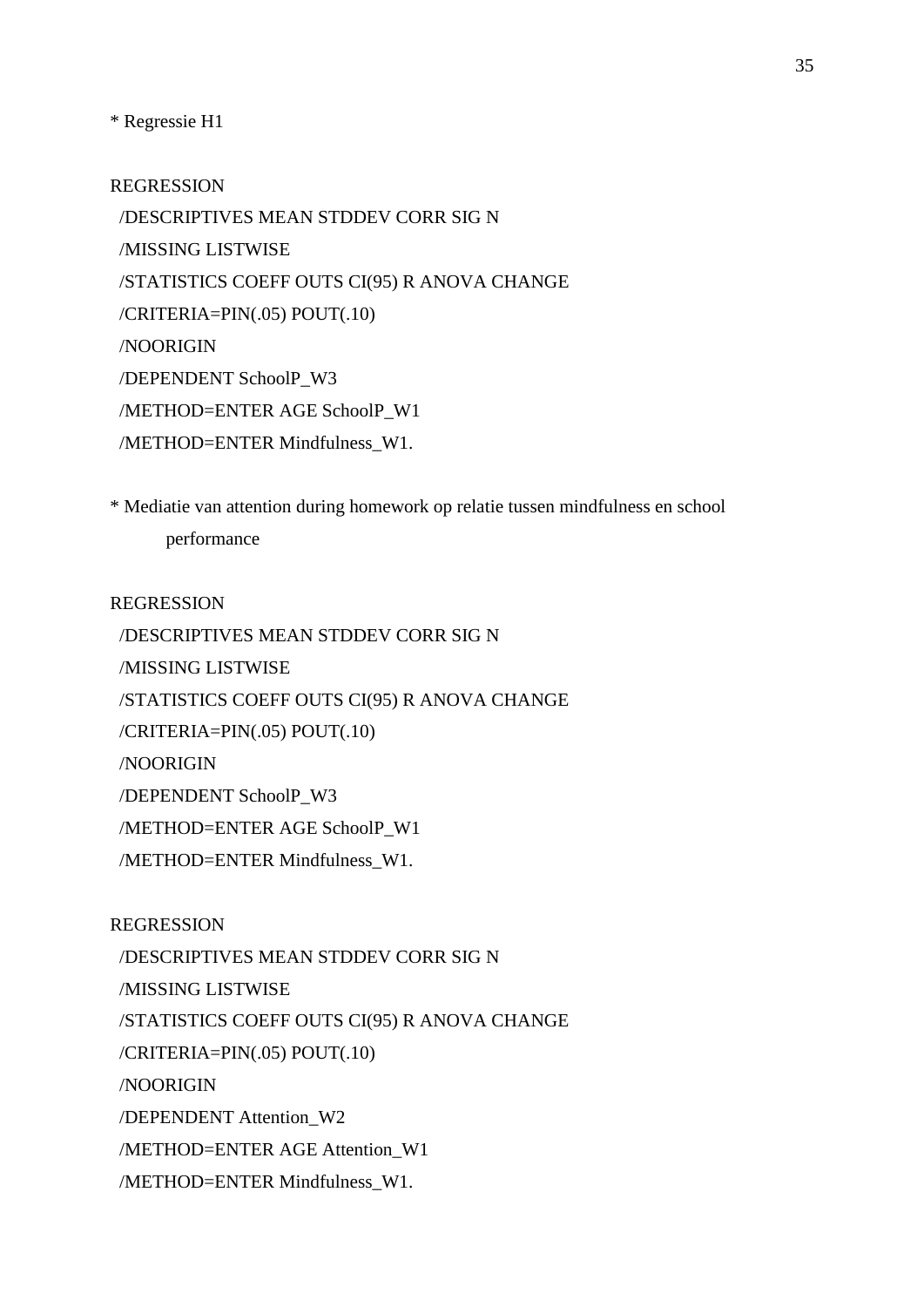REGRESSION

 /MISSING LISTWISE /STATISTICS COEFF OUTS CI(95) R ANOVA CHANGE /CRITERIA=PIN(.05) POUT(.10) /NOORIGIN /DEPENDENT SchoolP\_W3 /METHOD=ENTER AGE SchoolP\_W1 Attention\_W1 /METHOD=ENTER Attention\_W2.

REGRESSION

/DESCRIPTIVES MEAN STDDEV CORR SIG N

/MISSING LISTWISE

/STATISTICS COEFF OUTS CI(95) R ANOVA CHANGE

/CRITERIA=PIN(.05) POUT(.10)

/NOORIGIN

/DEPENDENT SchoolP\_W3

/METHOD=ENTER AGE SchoolP\_W1 Attention\_W1

/METHOD=ENTER Mindfulness\_W1

/METHOD=ENTER Attention\_W2.

CORRELATIONS

/VARIABLES=Mindfulness\_W1 Attention\_W2

/PRINT=TWOTAIL NOSIG

/STATISTICS DESCRIPTIVES XPROD

/MISSING=PAIRWISE.

\* Moderator analasis H3

DESCRIPTIVES VARIABLES=Mindfulness\_sex Mindfulness\_W1 SEX /STATISTICS=MEAN STDDEV MIN MAX.

DESCRIPTIVES VARIABLES=AGE /STATISTICS=MEAN STDDEV MIN MAX.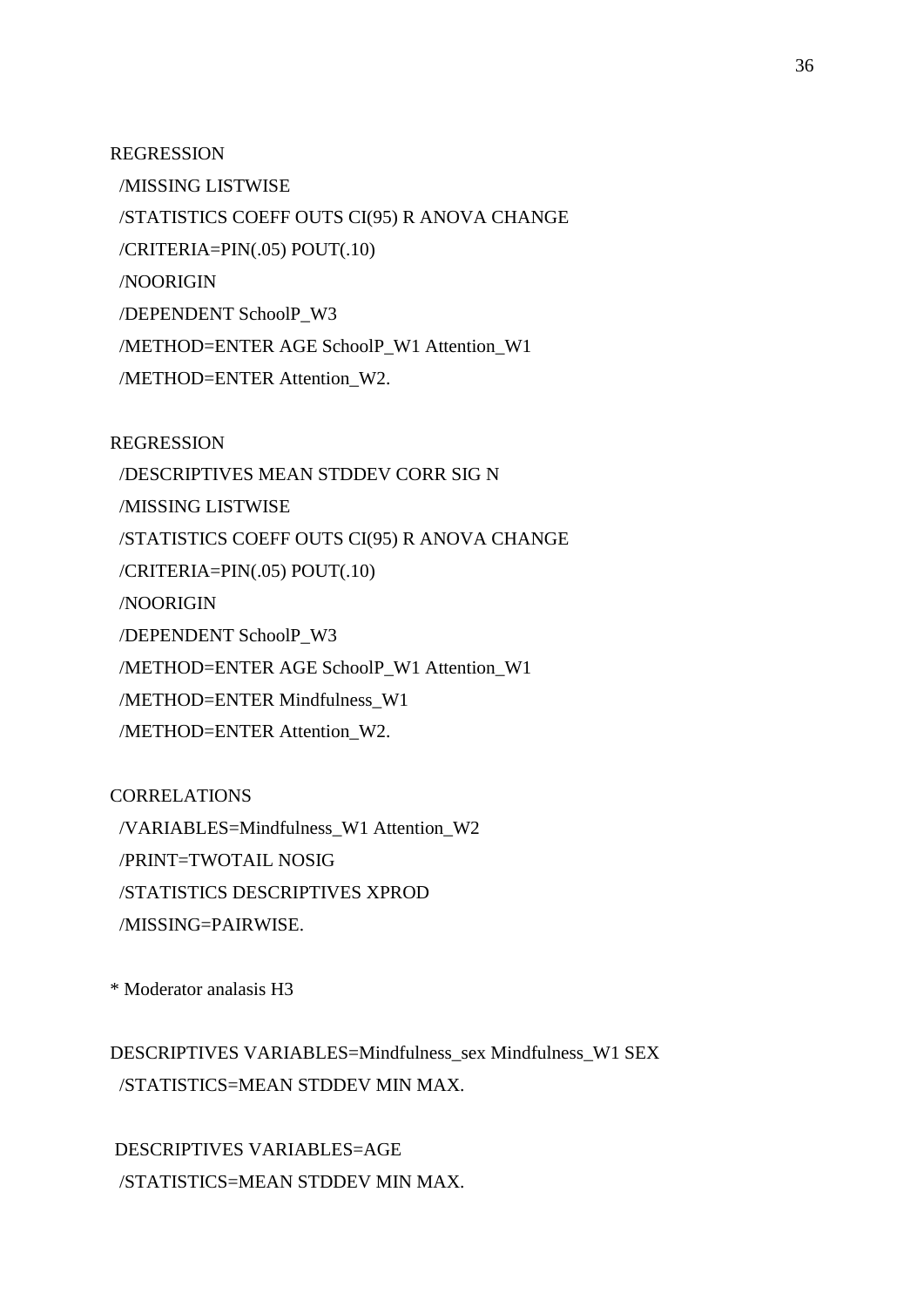# DESCRIPTIVES VARIABLES=SchoolP\_W1 /STATISTICS=MEAN STDDEV MIN MAX.

COMPUTE Mindfulness\_sex=Mindfulness\_W1 \* SEX. EXECUTE.

COMPUTE Std\_inter\_Mind\_sex=Mindfulness\_sex - 1.3756. EXECUTE.

COMPUTE Std\_Mind\_T1=Mindfulness\_W1 - 2.7056. EXECUTE.

COMPUTE Std\_AGE=AGE - 12.69. EXECUTE.

COMPUTE Std\_SchoolP\_W1=SchoolP\_W1 - 6.8762. EXECUTE.

COMPUTE Std\_Att\_W1=Attention\_W1-1.97. EXECUTE.

COMPUTE Std\_Att\_W2=Attention\_W2-1.99. EXECUTE.

REGRESSION /DESCRIPTIVES MEAN STDDEV CORR SIG N /MISSING LISTWISE /STATISTICS COEFF OUTS CI(95) R ANOVA CHANGE /CRITERIA=PIN(.05) POUT(.10) /NOORIGIN /DEPENDENT SchoolP\_W3 /METHOD=ENTER Std\_AGE Std\_SchoolP\_W1 /METHOD=ENTER Std\_Mind\_T1